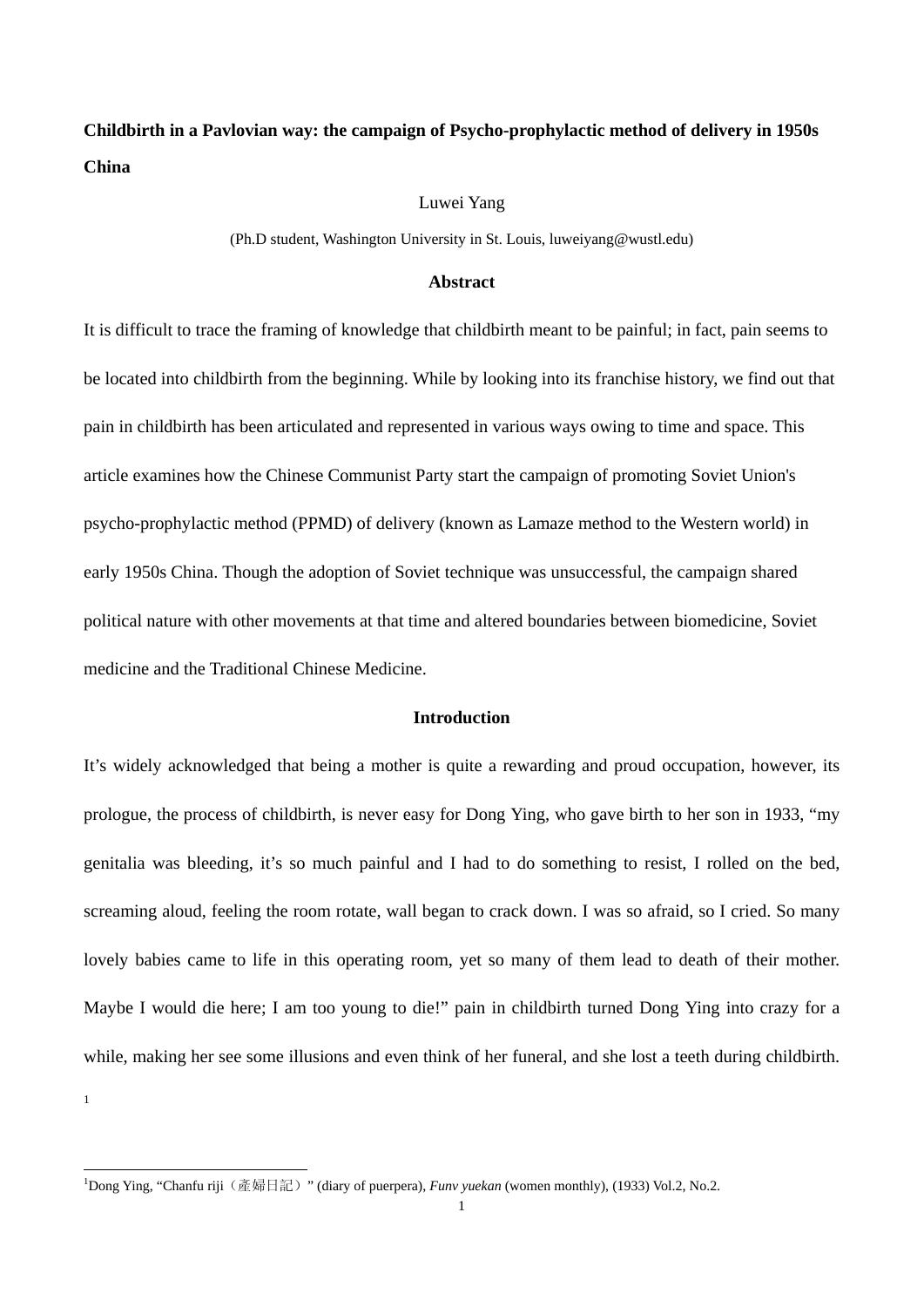Dong Ying's pain was never ignored at that time. Before her delivery, Tongren Yixue (Medicine of tongren) published a article titled "painless labor" by Japanese physician Kuji Naotaro, recommending anesthesia methods for labor, including spinal anesthesia and sacral anesthesia. 2Popular magazines like Lvxing zazhi (Journal of tourism) also introduced Soviet anesthesia to readers.<sup>3</sup> When came to 1940s, more similar essays arose. The childbirth at that time was witnessing a process of medicalization and learning from the Western world.

When Dong Ying was suffering the painful moments during labor, obstetrician Dr. Read in England was planning to write his magnum opus which caused a stir later on: *Childbirth without fear*. And the inspiration for this book came from a lying-in woman who decided to delivery without anesthesia or analgesia. After the smooth and quiet labor, the mother asked Dr. Read: "childbirth is supposed to be painless, isn't it, doctor?"<sup>4</sup> While women in China still regarded childbirth too painful to stand and cried for anesthesia, women in England began to be fed up with all sorts of medication and tried to reproduce painlessly on their own. How do we understand Dong Ying's appeal while women in Western Europe had overcome the pain and fear during reproduction?

Twenty years later, Dong Ying turned into a middle-aged mother, and she might be a little surprised to see the new way to have childbirth. It was called "Soviet painless childbirth", or "the psycho-prophylactic method of childbirth". It was said that this new method would make childbirth not only a painless process, but also a joyful experience.<sup>5</sup>

Tao Hao was a 24-year old middle school teacher who delivered her child in 1952. During her pregnancy, lots of women told her that pain in childbirth feels like your bone broken, and one even said "just feel

<sup>&</sup>lt;sup>2</sup>Kuji Naotaro, "Painless labor", *Tongren Yixue*, Vol.4, No.5, 1933.<br><sup>3</sup>"Wu tong shangshan (無病仕產), "(painless dalivant), *Journal* 

<sup>&</sup>lt;sup>3</sup> "Wu tong shengchan (無痛生產) "(painless delivery), *Journal of tourism*, Vol.10, No.7, 1936.

Grantly Dick-Read, *Childbirth without fear*, 2d rev.ed (New York: Harper & Row, 1959), p.18. 5

<sup>&</sup>lt;sup>5</sup>See Zhou Dongsheng, "zai xiaosheng zhong sheng xia le wo de haizi(在笑聲中生下了我的孩子)"(give birth to my baby in laughter), *Sulian wutong fenmian*, Shenyang: Dongbei yiyao tushu chubanshe, 1952.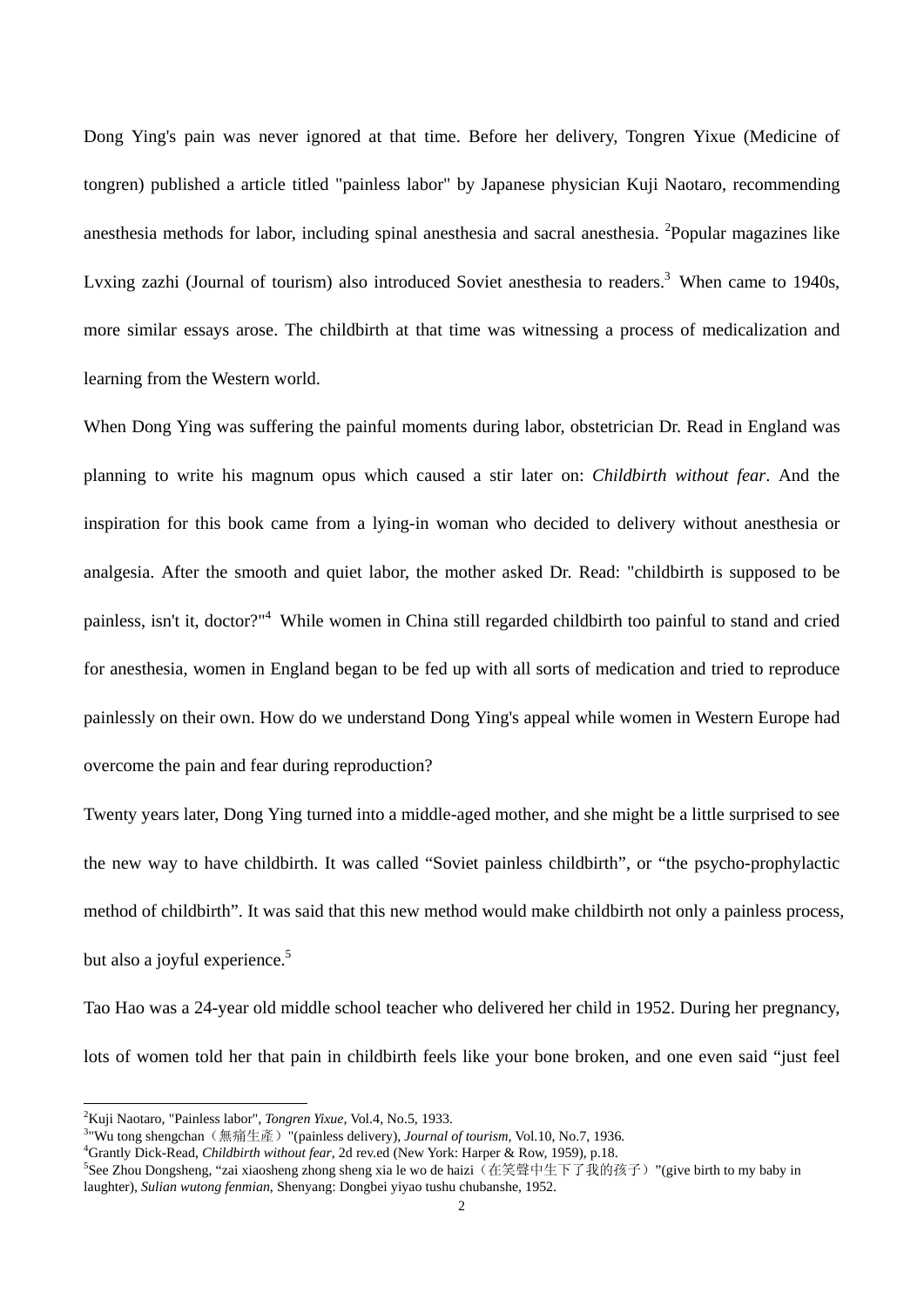equal to death". Tao was too frightened to eat or sleep. However, after seeing an introduction on Soviet painless childbirth method on *Renmin Ribao*, Tao felt a hope arise and she decided to try this new technique. She learnt about the new method for two months, including reason why women in the past felt painful during childbirth and why the new way would present a painless delivery. On July 7, she gave birth to her child successfully; her labor was only two hours and totally painless. "Tao's successful is inspiring news to millions of women".6

Unfortunately, this new benefit for women ended very soon, we can assume there were not so many women as lucky as Tao Hao<sup>7</sup>. In fact, news reports on PPMD only existed in 1952, meanwhile archives showed PPMD was at least practiced in 1954<sup>8</sup> and medical books published in 1960s still mentioned the soviet method.<sup>9</sup> The failure of campaign could be explained in three aspects: firstly the economic reason, though the method itself did not need any medication, its practice still meant a huge investment which government barely afford: education for puerperal for months, training programs for physicians and nurses, and allowance for women who agreed to give birth in this way;<sup>10</sup> secondly, changing situation in USSR: promotion of PPMD in Soviet Union was interrupted after the death of Stalin, and the deteriorating Sino-Soviet relationship in 1960s prohibited regular communication between their physicians, China was sort of reluctant to begin its TCM project-using Chinese medicine as a substitution of "Western" and Soviet medicine; the last one is the most complex: is the nature of childbirth, for childbirth is a unique, very personalized experience, mother seems to be the only person to judge whether

<sup>&</sup>lt;sup>6</sup>Sulian wutong fenmian fa (Soviet painless childbirth), Shenyang: Dongbei yixue chuban she, 1952.

 ${}^{7}$ It's hard to estimate number of childbirths given in this method because hospitals seldom made statistics after the short campaign and it's difficult to judge whether it was still the PPM after the intervention of traditional Chinese medicine (TCM) in late 1950s. 8 "Shanghai shi renmin zhengfu guanyu Shanghai shi tuixing wutong fenmian fa gongzuo baogao", Shanghai municipal archive, B242-1-691-26.

<sup>9</sup> Both Xi Cuilan's *Jianyi zhuchan xue*(簡易助產學)(introduction of midwifery)(Beijing: Renmin weisheng chubanshe, 1960) and He Yingkui's *Shengli chanke xue* (生理產科學)(Biologically Obstetrics)(Beijing: Renmin weisheng chubanshe, 1959) have whole chapter on PPM; while *Weisheng he baojian* (衛生和保健)(hygiene and health care)(Shanghai: Shanghai diyi yixue yuan) and *Yiliao*  changgui (醫療常規) (Routines of medicine)(Shandong yixueyuan fushu yiyuan, 1964) contain a few pages on PPM.<br><sup>10</sup>"Gonggong weisheng ju guanyu Tianjin shi wutong fenmian fa tuixing weiyuanhui zuzhi dagang de baogao ji wutong

gongzuo baogao(公共衛生局關於天津市無痛分娩法推行委員會組織大綱的報告及無痛分娩工作報告)", Tianjin Municipal Archive, X0053-D-001534.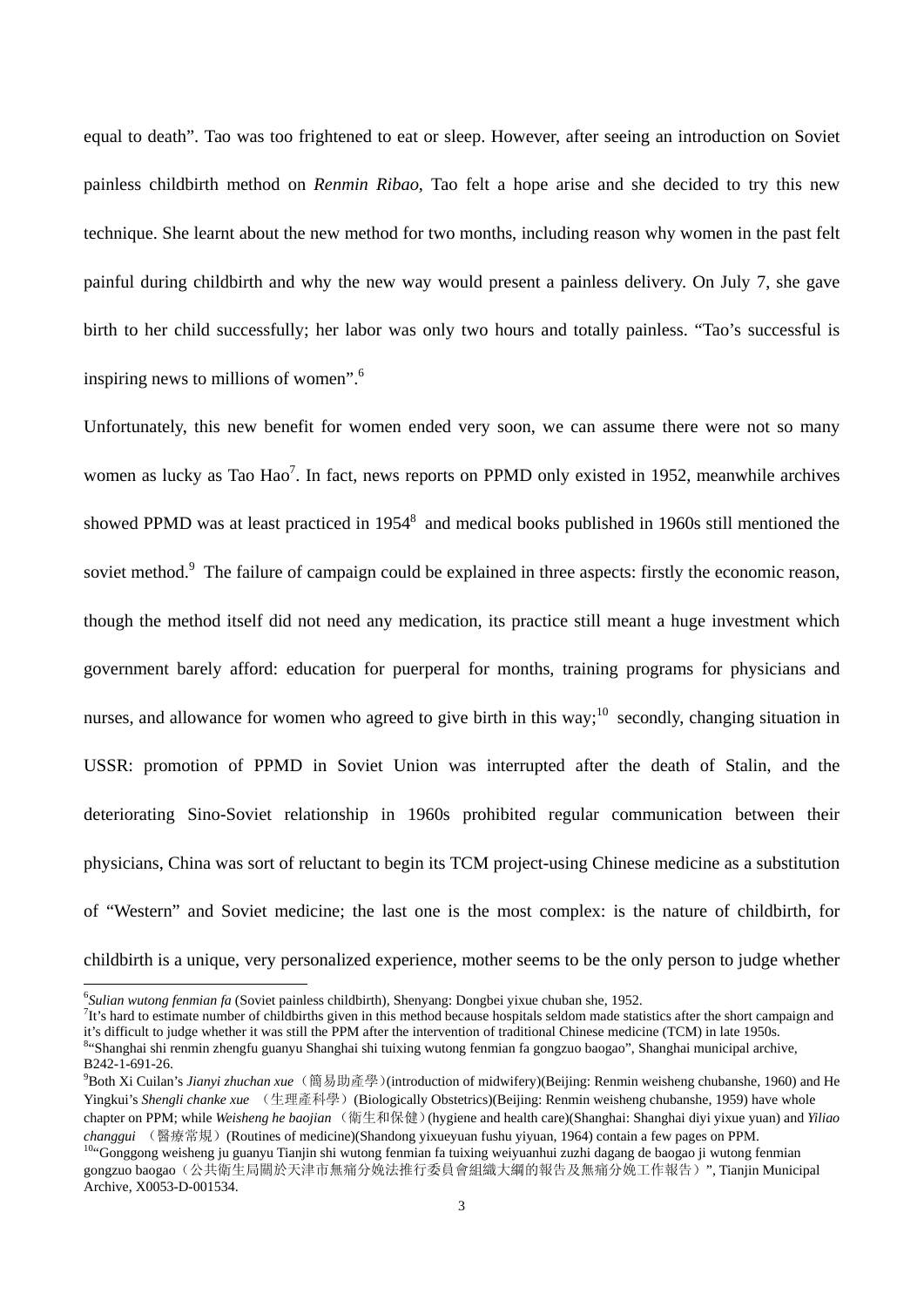the delivery is painful or not<sup>11</sup>, as a result it's difficult to evaluate the effect of PPMD, for its only aim is to eliminate a very subjective, word-destruction<sup>12</sup> entity, the pain. Thus we could either believe the practice of PPMD saved thousands of women like Tao Hao from painful experience which Dong Ying suffered, or we might just regard Tao's story is just a production of propaganda, because these stories all looked alike.<sup>13</sup>

This article is not intent to discuss whether the PPMD really worked in  $1950s$  china<sup>14</sup>, but tries to investigate the cultural and medical meaning of this Soviet method instead, by looking into its theoretical background in medical domain, as well as its propaganda connecting with people's everyday life, showing exactly what did PPMD meant to people.

#### **PPMD in USSR, a history**

The "psycho-prophylactic method" of preventing or minimizing pain in childbirth was developed in the Soviet Union in the late 1940s by Il'ia Zakharevich Vel'vovskii, a neurologist working at the Ministry of Transport's Central Psychoneurological Hospital for Southern Railroad Workers in Kharkov. In 1951 the Ministry of Health adopted Vel'vovskii's method as standard procedure for normal births in all obstetrical institutions in the USSR and undertook a large-scale program to provide the facilities and trained personnel for its implementation. This decision was based on more than simple recognition of a

 $11$ It is according to this logic that came the campaign of "Twilight Sleep", an anesthesia made the women forget pain in delivery in order to create a "painless" childbirth; however physicians would be the only witness of women's reaction to pain during childbirth. See Margarete Sandelowski, *Pain, pleasure, and American childbirth: From the twilight sleep to the Read method, 1914-1960*, Philip Wilison ed., *Childbirth: changing ideas and practices in Britain and America 1600 to present*, Garland Publishing, Inc, 1996, Rachel Friedman, "There ought to be no pain: Twilight sleep and the experience of painless childbirth in early 20th century America", Master thesis, Harvard University, 2001.<br><sup>12</sup>Elaine Scarry, *The Body in Pain: The Making and Unmaking of the World*. Oxford University Press. 1985.

<sup>&</sup>lt;sup>13</sup>There are abundant stories like Tao Hao in pamphlets and newspapers during 1952, all written in the same logic: a woman in pregnancy was warned that childbirth was extremely painful so she got really worried about that; however, physicians taught her the new PPM and she finally believed in the Soviet method and delivered her baby without feeling pain.<br><sup>14</sup>For the childbirth is quite a private experience, it's hard to judge whether a childbirth is truly painless or whether

made the delivery painless. Previous studies on Lamaze method(which, to some extent, developed from PPM, and was widely used in US and Europe during 1960s-1980s) showed it's not easy to tell it is efficient, for the result was, and only could be, based on narrative of women themselves, thus similar research might come up with contradicted outcomes. See Elkins, "An adequately controlled study of the effectiveness of PPM training", in Norman Morris ed. *Psychosomatic medicine in obstetrics and gynecology*, Basil: Karger, 1972, Klusman, "Reduction of pain in childbirth by the alleviation of anxiety during pregnancy", *Journal of consulting clinical psychology*, 1975, Vol.43, No.2.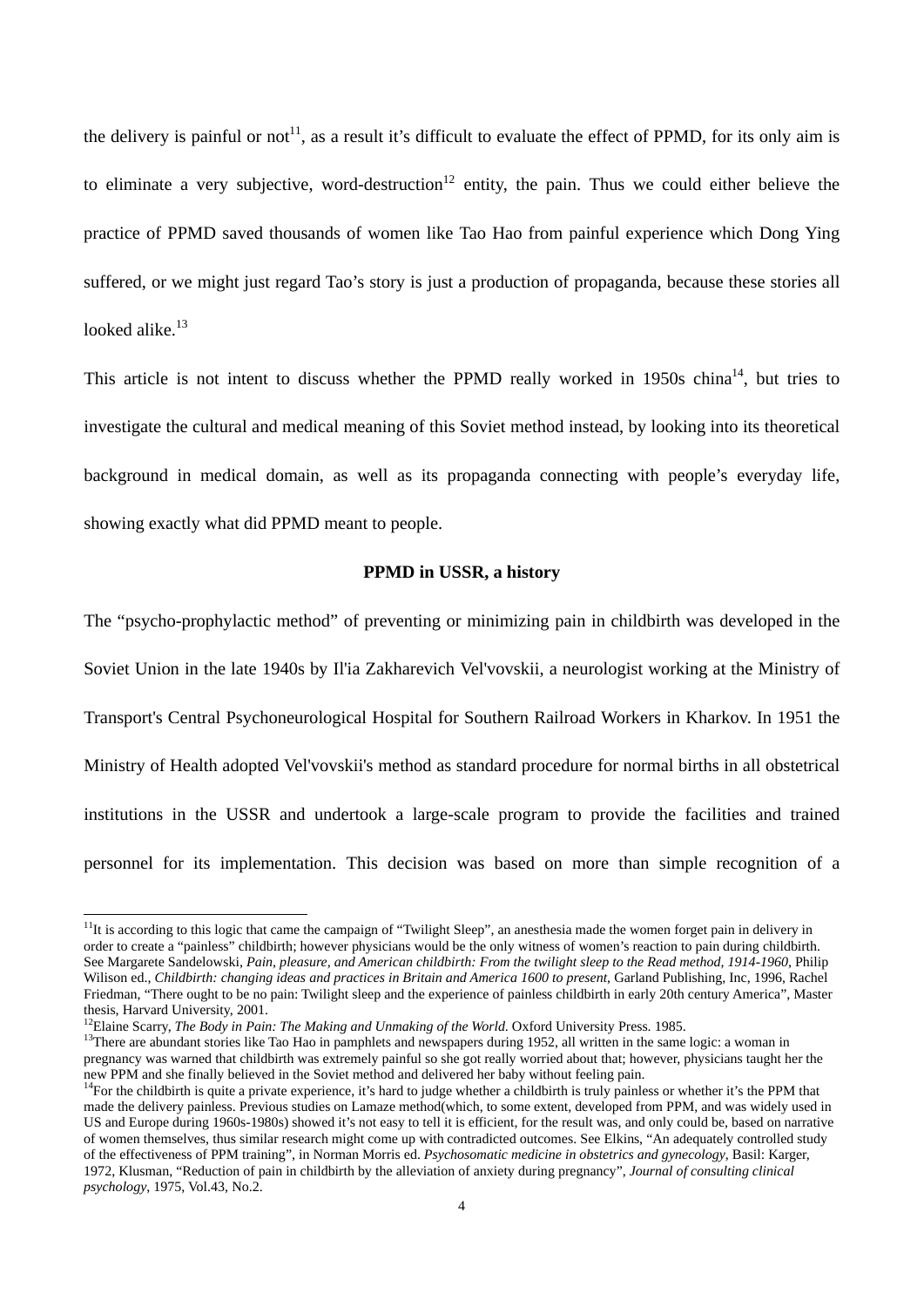successful medical innovation, particularly since Soviet obstetricians were far from giving it unqualified approval. It owed more to the political and ideological imperatives of Stalin's regime which were then intruding deeply into the work of Soviet scientists and physicians. In fact, after Stalin's death, the PPMD swiftly lost official support and finally vanished from the historical stage.<sup>15</sup>

Ironically, the famous Lamaze's method, a technique which developed from the PPMD, had a big success later on in Europe and America, leading a "natural childbirth movement"<sup>16</sup> together with Dr. Read's "low-key method"17. Why did two similar methods face different destinies? Researchers attribute the cause of Natural childbirth to the feminist movement and consumer health organizations as well as the development of biomedicine. Unlike Western Europe and United States, factors like "consumer demand" could not be found in Soviet Union, women were absent in this medical practice, even though it was supposed to be a gift for them.<sup>18</sup>

The PPMD claims that the pain in childbirth is just a production created by fear and anxiety, and women can get rid of the pain by taking deep breath, doing massage, and most importantly, believing the non-existence of labor pain. This set of theory is said to be built on works of Ivan Petrovich Pavlov, a famous Russian physiologist who even won the Nobel Prize. Pavlov set forth a concept called Second Signaling System, a qualitatively unique form of higher nervous activity peculiar to man; a system of speech signals (pronounceable, audible, and visible). Researchers later on tried to copy this concept into study of pain in childbirth, they articulated that the second signaling system, together with theory of conditioning, one of Pavlov's greatest achievement, contributed to the making of labor pain: women were

<sup>&</sup>lt;sup>15</sup>John D. Bell, "Giving Birth to the New Soviet Man: Politics and Obstetrics in the USSR", *Slavic Review*, (Vol. 40, No. 1, 1981), pp. 1-16.

<sup>&</sup>lt;sup>16</sup>See Jean Ispa, "Soviet and American Childbearing Experiences and Attitudes: A Comparison", *Slavic Review*, Vol. 42, No. 1 (Spring, 1983), pp. 1-13; Shelly Romalis, "Natural childbirth and the reluctant physician", in *Childbirth: alternatives to medical control*, Austin: University of Texas, 1981.

<sup>&</sup>lt;sup>17</sup>See Margarete Sandelowski, *Pain, pleasure, and American childbirth: From the twilight sleep to the Read method, 1914-1960* <sup>18</sup>John D. Bell, "Giving Birth to the New Soviet Man: Politics and Obstetrics in the USSR"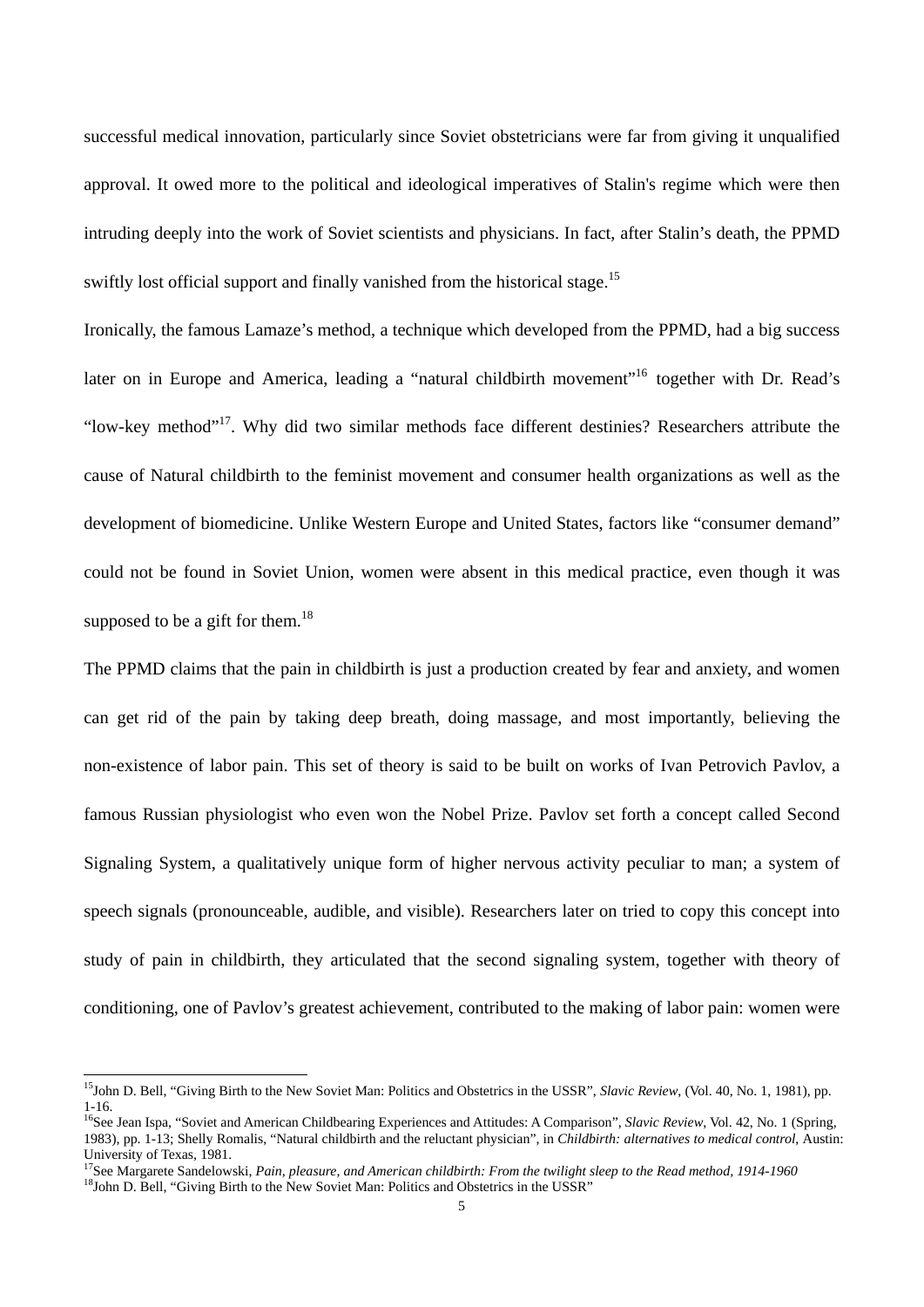told the childbirth was full of pain, such words stimulated their body so that they could not relax during childbirth and be more sensitive to uncomfortable feelings, thus they might be more likely to feel the pain.

It's reluctant to admit that PPMD was developed from Pavlov's theories; in fact, it just borrowed Pavlovian concepts to support an idea that had already existed (it's quite normal for physicians to encourage puerpera to take deep breath and comfort them the delivery is not horrible as they think before the occurrence of  $PPMD<sup>19</sup>$ , however, its relationship with Pavlovian theories contributed to its success (chosen as a national campaign though in a limited time period) in USSR and China.

Ivan Petrovich Pavlov extended the definitions of the four temperament types under study at the time: phlegmatic, choleric, sanguine, and melancholic, updating the names to the strong and impetuous type, the strong equilibrated and quiet type, the strong equilibrated and lively type, and the weak type. He observed and began the study of trans-marginal inhibition (TMI), the body's natural response of shutting down when exposed to overwhelming stress or pain by electric shock. He became as a symbolic figure for USSR to complete with biomedicine from Western countries (especially after Lysenkoism was proved incorrect), Soviet neurology and psychiatry were all based on Pavlov's theories, moreover, came numerous dramas and novels on Pavlov, some of which was translated into Chinese.<sup>20</sup>

# **Pavlovian science in China**

Since 1949, the new régime lead by Chinese Communist Party (CCP) had never stopped finding ways to legitimize itself. Besides its plentiful mass movements in political area, the new-born government tried to

 $19$ Lin Qiaozhi, one of the most famous obstetrician in China, thought physicians had already used PPM before it was introduced to China, though may lack a systematic understanding of it. See Wu Chongqi, Deng Jiarong, *Lin Qiaozhi zhuan*, Beijing: Zhongguo qingnian chubanshe, 1985, 277-286.

<sup>20</sup>Babawa, *Ba fu luo fu*, Beijing: Xinhua shudian, 1950.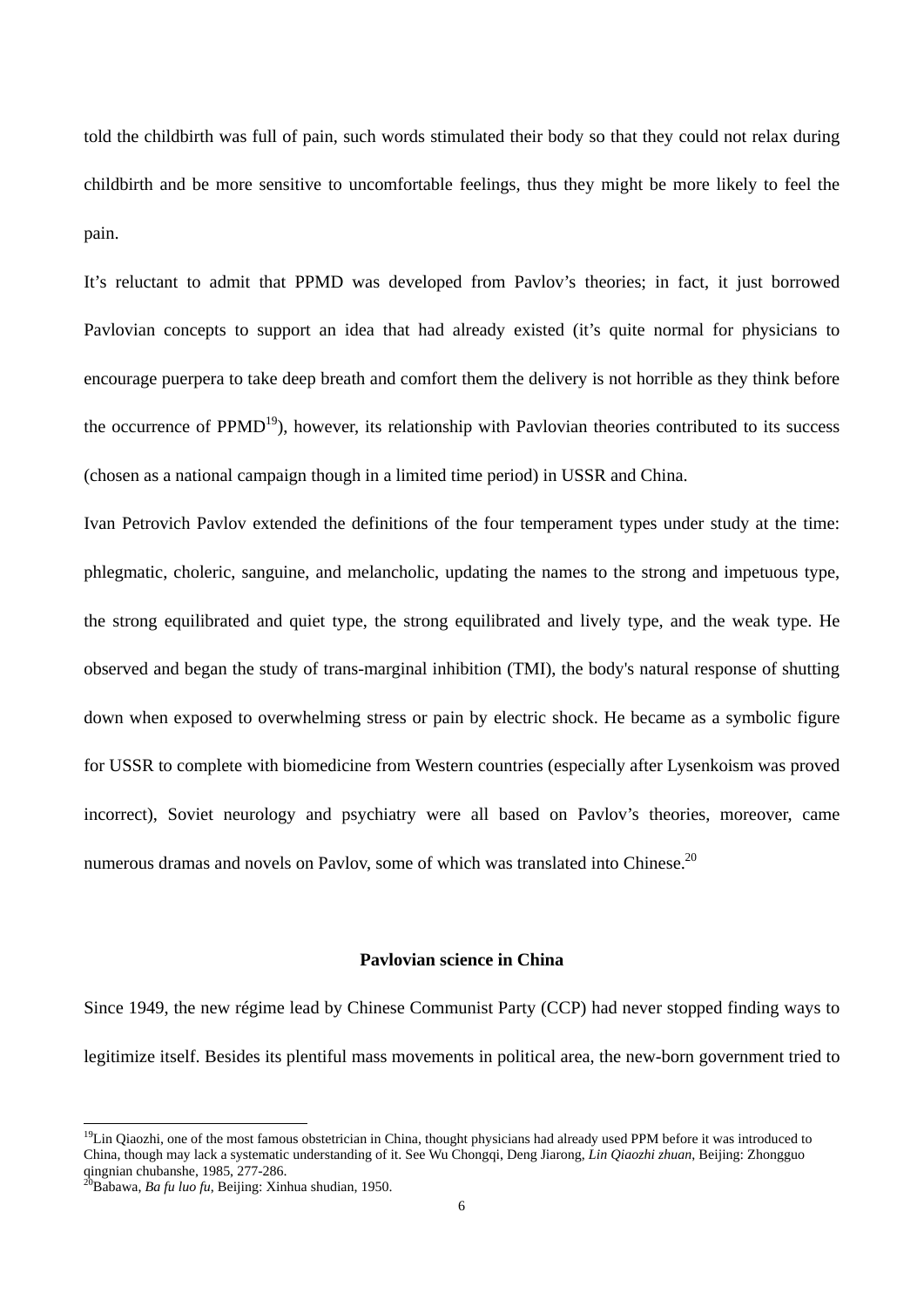build a new system of natural science by importing Soviet science and technology. Among various Soviet scientific theories adopted in China, Lysenkoism and Pavlovism were the most important ones. Lysenkoism, named after its founder, T.D. Lysenko, denied the validity of classical genetics from Mendel to Morgan and promoted its own theory of heredity, based on the belief that acquired characters could be inherited. With the aid of Soviet advisors, it quickly gained hegemony in the biological sciences, and brought a "twisted path" for the development of genetics in China.<sup>21</sup>

The expansion of Pavlovism repeated the trajectory of Lysenkoism to some extent. However, unlike the latter, Pavlovism never faced big challenge until today,<sup>22</sup> and was practiced in various ways, ranging from surgery to psychiatrics, from philosophy to obstetrics<sup>23</sup>, was practiced in breathing and even sleeping. Thus, Pavlovism has already exceeded the boundary of neurology, and become a universal principal of science. We may call it Pavlovian science.

Starting from 1949, Pavlov's theories had been introduced into China; plenty of books on Pavlovism were published in a short time,  $24$ creating a whole new system of neurology and medical treatment based on Pavlov's theories, which lay a foundation for the promotion of PPMD later on.

Among Pavlovian theories, the idea of the second signal system (di er xin hao xi tong) is the key concept to build PPMD. Pain in childbirth, according to PPMD, was a production stimulated by the second signal system. Pavlov claimed that the basic activity of cerebral cortex was signal movement, which could be divided into two categories: the first signals referred to specific, direct stimulus, like lights, sounds and

 $^{21}$ L.A. Schneider, "Learning from Russia: lysenkoism and the fate of genetics in China, 1950-1986", in Denis Simon and Merle

Goldman eds., *Science and technology in post-mao China*, Cambridge: Harvard University Press, 1989.<br><sup>22</sup>While Lysenkoism has become a scandal in history of science, Pavlov still remains a respectable scientist in text boo

<sup>&</sup>lt;sup>23</sup>Liu Guolong, "Ba fu luo fu gaoji shenjing huodong xueshuo ji qi ying yong(巴甫洛夫高級神經活動學說及其影響)", in *Zhongji yikan*, 1954 Vol.4-1955 Vol.7. 24See Babawa, *Ba fu luo fu* ; Zhang Qiong, *Ba fu luo fu gaoji shenjing huodong xueshuo jiben jiaocheng*(巴甫洛夫高級神經活動學

說基本教程), Beijing: Renmin weisheng chubanshe, 1953; *Ba fu luo fu xueshuo xuexi tigang*(巴甫洛夫學說學習提綱), Beijing: Renmin weisheng chubanshe, 1954; *Ba fu luo fu xueshuo yu ertong xinlixue*(巴甫洛夫學說與兒童心理學), Beijing: Zhongguo kexueyuan, 1954;Zhang Yibin, *Ba fu luo fu xueshuo de laiyuan yu fazhan*(巴甫洛夫學說的來源與發展), Beijing: Zhonghua quanguo kexue jishu puji xiehui, 1955;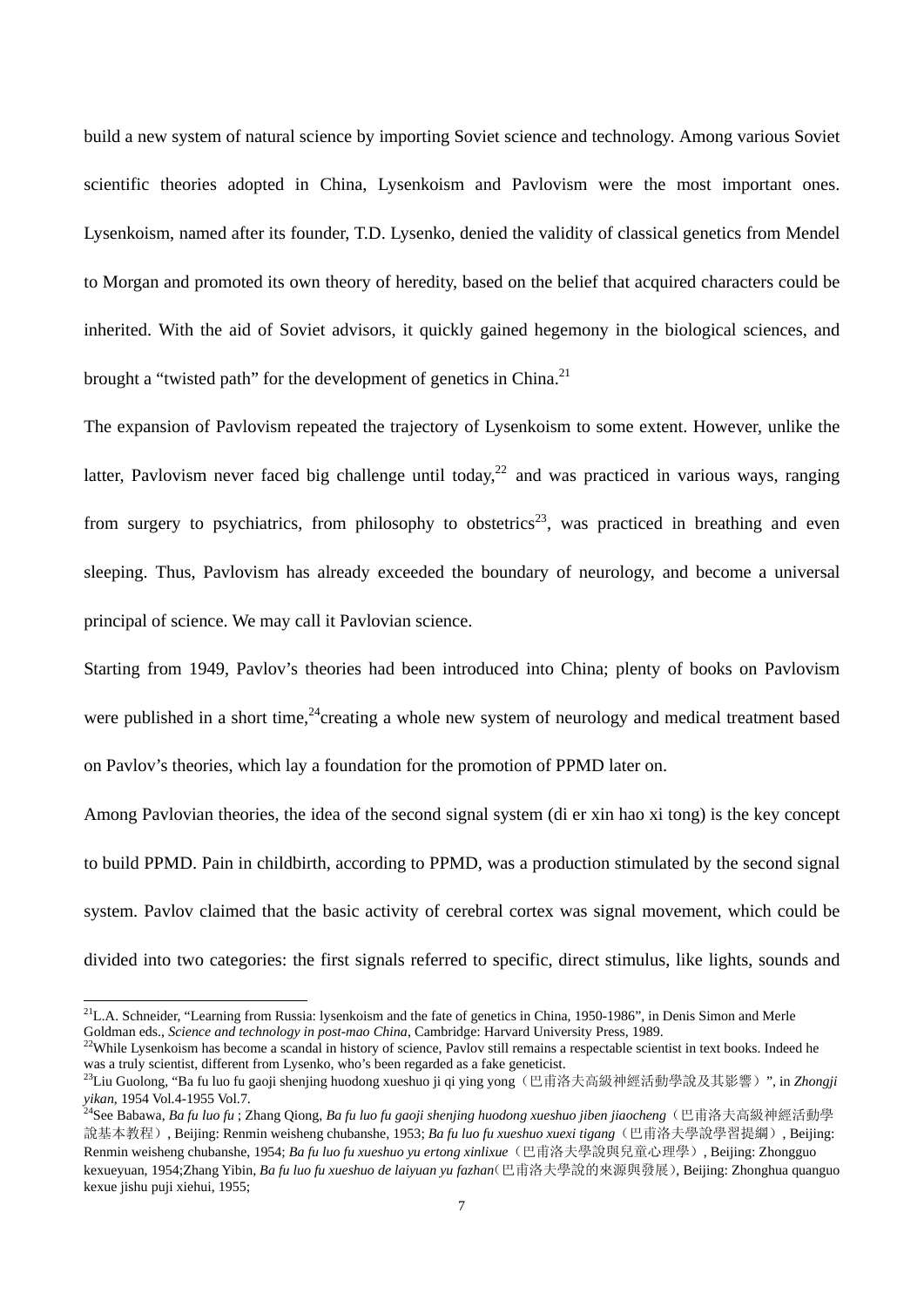flavor; the second signals were abstract stimulus, namely the words. Unlike the first signal system, which was shared by both human and animal, the second system was the unique feature of human beings, was "the signal from the first signal system"<sup>25</sup>.

For this theory was easier to understand than other Pavlovian ideas, as well as its strong connection with words instead of biological phenomena made the second signal system an idea politicalized item. Political leaders' words were frequently quoted to summarize its characteristic<sup>26</sup>, at the same time this theory was widely used in political propaganda.

#### **Sulian Wutong Fenmian Fa (Psycho-prophylactic method of delivery) in China**

On May 16th, 1952, *Rinmin Ribao* published an introduction of PPMD written by Dr. Liu Minying, a pioneer in promoting this method. Liu started the article by discussing the nature of pain in childbirth. Previous physicians and obstetricians, in Liu's eyes, all treated labor pain as an inherited biological phenomenon. Because they saw almost every woman got delivery in pain, they confirmed that childbirth pain was natural and inherited based on observation and clinical experiments. Hence they not only didn't care about women's suffering, but also regarded labor pain a positive signal of childbirth. Soviet physicians, on the contrary, regarded labor pain as acquired pathology. Moreover, women having childbirth in PPMD felt little or no pain at all. Dr. Liu came up with a question: why did labor pain happen?

The answer lies in Pavlov's most famous theory "conditioned reflex": cerebral cortex, using conditioned reflex, could either suppress pathogenic factors or turn non-pathogenic factors to have pathogenic

 $^{25}Ba$  fu luo fu xueshuo xuexi tigang, Beijing: Renmin weisheng chubanshe, 1954.

<sup>&</sup>lt;sup>26</sup>Pamphlets used words of Stalin(language is one of powers that help human stand out of animals and come into society, fight with nature to achieve our progress today) and Engels(language is produced in and with labor) to generalize the nature of the second signal system. Ibid.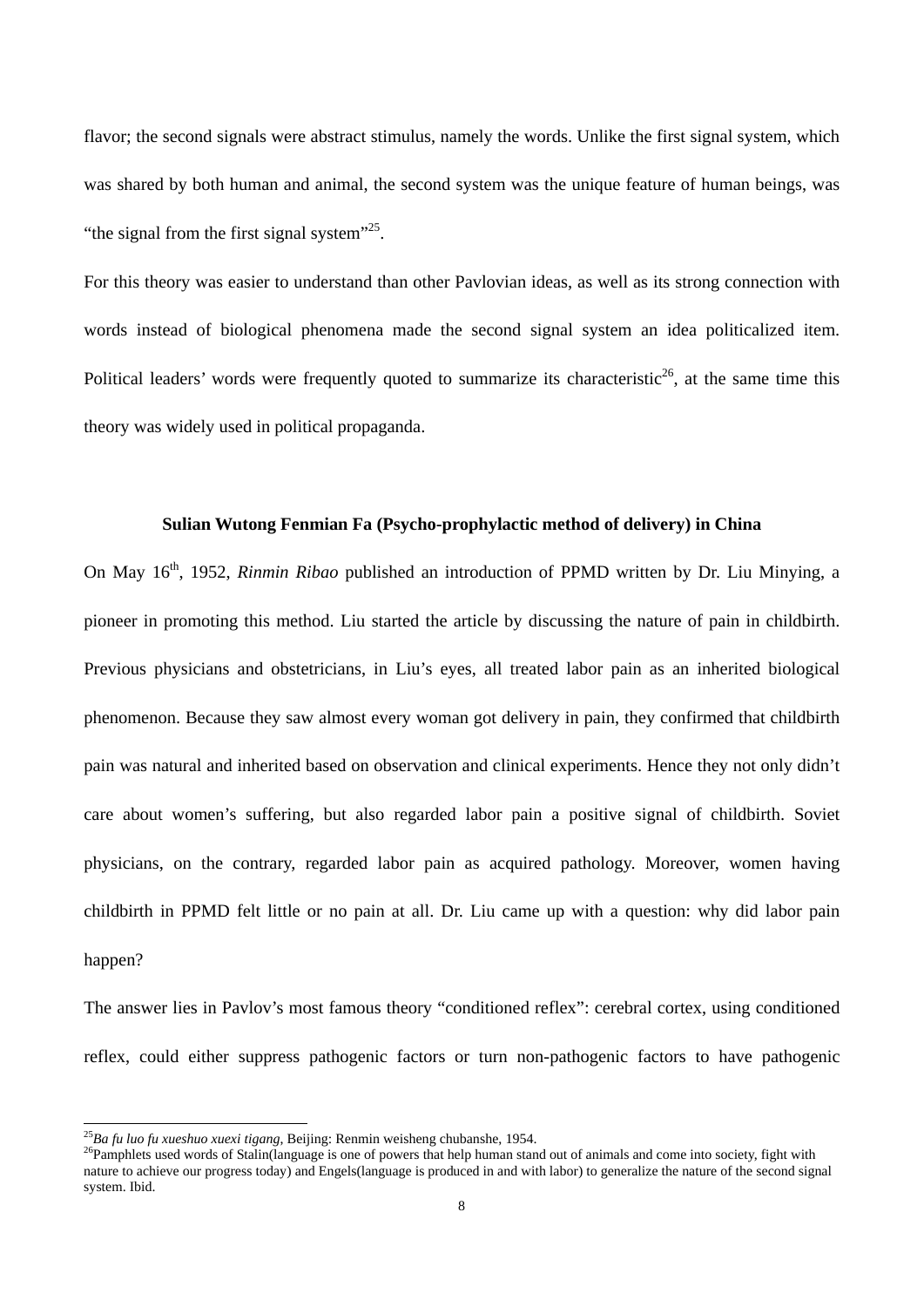effects". That's to say, the childbirth was supposed to be painless, however the conditioned reflex caused cerebral cortex to regard it as painful. But why did conditioned reflex happen? According to Dr. Liu, this still could be explained by another Pavlovian theory "the second signal system": some women in ancient times might accidentally suffer from labor pain, other women, inspiring by this, began to regard childbirth as painful. This idea spread around the society, framing a "linguistic conditioned reflex of labor pain". This was the historical root of labor pain.<sup>27</sup> And the way to avoid labor pain was just to establish another conditioned reflex which contradicted the former one: by educating women that childbirth was supposed to be painless, cultivating a linguistic conditioned reflex that make cerebral cortex treat labor as painless, thus women would not feel any pain again.28

As the first article on PPMD after  $1949^{29}$ . Dr. Liu's introduction on PPMD became the classic model of teaching and explaining PPMD to ordinary people. Texts appeared later on all followed his narrative: firstly stated the common sense that women all thought childbirth was painful, and then used Pavlov's conditioned reflex theory and second signal system to explain, at last reached an conclusion that women should give birth without pain if they strongly believed in the new regime and followed physician's guides. 30

Hospital of Shanghai Junyi Daxue was the first medical institute that carried out experiments on PPMD in China, however, Dr. Liu Minying, vice chair of Hospital of Tianjin Junyi Daxue, became the leader promoting this new method. Dr. Liu published a serial of talks on PPMD "Wutong fenmianfa jianghua" on *Renmin Ribao*<sup>31</sup>, edited two books<sup>32</sup>, and gave speeches around.

<sup>&</sup>lt;sup>27</sup>Liu Minying, "Sulian de wutong fenmian fa (蘇聯的無痛分娩法)", *Renmin ribao*, May 16<sup>th</sup>, 1952.<br><sup>28</sup>Ibid

<sup>&</sup>lt;sup>29</sup>Actually, PPM was introduced into China before the foundation of PRC; however it did not have much influence. See "Sulian pubian caiyong wutong shengyu xinfa(蘇聯普遍採用無痛生育新法)", "Wutong shengyu xinfa(無痛生育新法)", *Funv yuebao*, 1936, Vol.2 No.5. Zhu Bingsheng, "fenmian wutong fa zhong zhi shenglixue qushi", Sulian yixue, 1947 Vol.5.<br><sup>30</sup>Based on all the publications I've read (including five on PPM and nearly twenty including PPM), all of them used the same

narrative, stressing the rightness of Pavlov and the legitimacy of new regime.<br><sup>31</sup>Dating from July 16<sup>th</sup> to 19<sup>th</sup>, 1952. This long article (published in four parts) was reprinted in every book on PPM.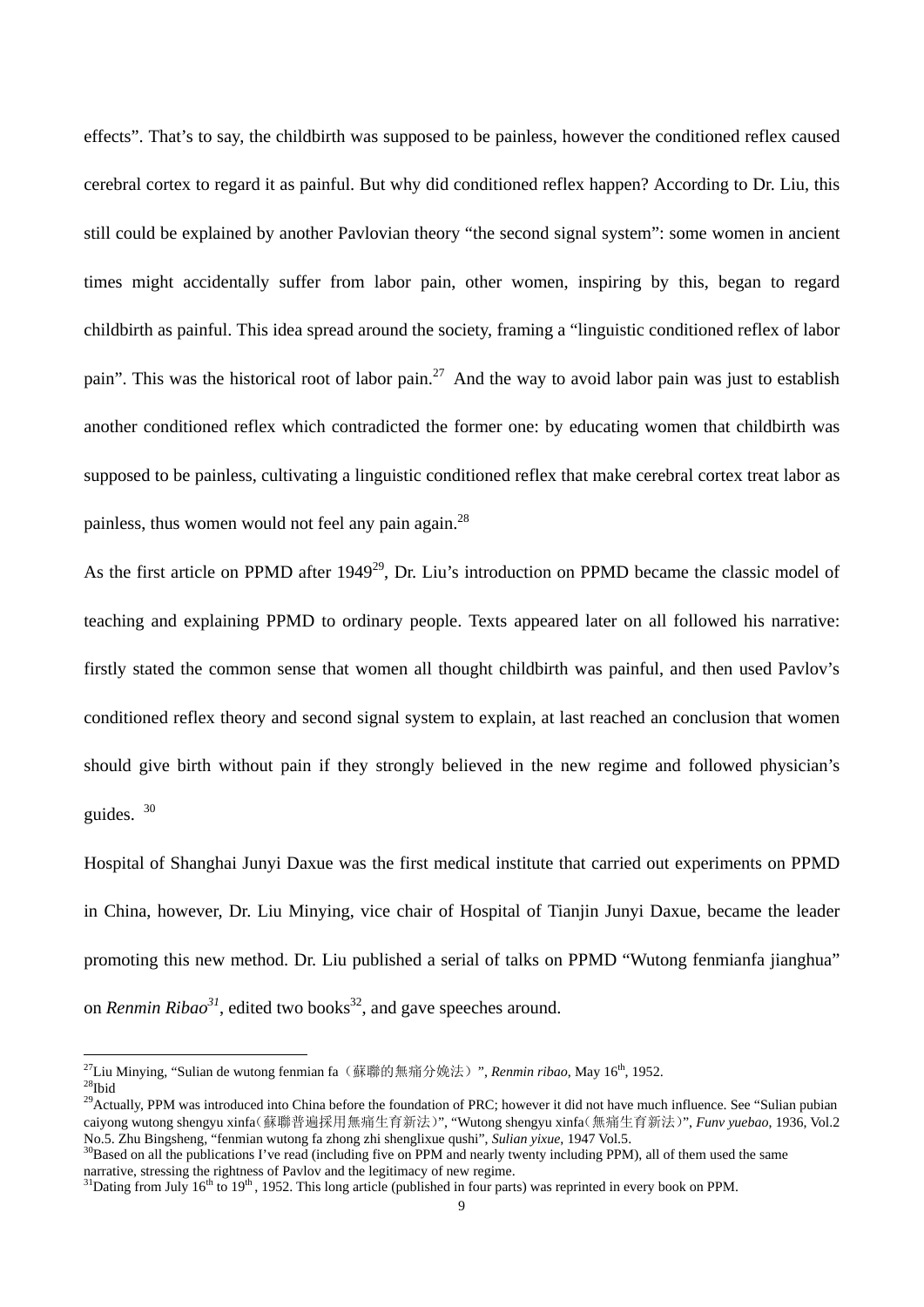Dr. Liu's publications are highly politicalized. He created a strong contradiction between the China before and after 1949. Women in "old society" could only endure the pain while physicians at that time often just turned their back to this; but women in the new nation could benefit from the advanced Soviet method which released them from past nightmares. And the way to women's emancipation relied on women's belief and physician's kindness. Ironically, Pavlovian theories, the guarantee of PPMD, were just treated as the background; the key to a painless labor was the cooperation between mother and doctors, and the trust for the new born government. Teaching PPMD, in Liu's words, was "really simple", "just invite physicians, midwives or nurses with high reputation to give talks or lessons to lying-in women. The content of class involves explain causes of labor pain; process of childbirth; feelings during different stages of childbirth; how to cope with physicians and how highly developed obstetrics guarantee the safety of mother and fetus", "class begins a month before the childbirth, and would be given five or six times<sup>333</sup>. The Pavlovian theories appeared as a much simplified version in text books for women, compared with medical journals. But it's questionable that if women at that time could truly understand what they were taught.<sup>34</sup> Thus in the practice of PPMD, the focus of both women and physicians shifted from on understanding PPMD to on respecting each other and having faith on "new subject", which could be regarded as a political principle beyond medical area. Learning PPMD was equal to believe in communist power.

In June, 1952, Ministry of Health began to call on all local health organizations and hospitals to study the PPMD. "PPMD", according to the anouncement, "is a model of how Soviet physicians combined

<sup>&</sup>lt;sup>32</sup>Wutong fenmian fa (Tianjin: Jinbu ribao she, 1952), Ba fu luo fu gaoji shenjing huodong xueshuo (Beijing: Zhonghua shuju, 1954).<br><sup>33</sup>Liu Minying, "Sulian de wutong fenmian fa (蘇聯的無痛分娩法) ". The length of class was jus Masilakoufu, "Pubian de dui yunfu shishi wutong fenmian zhi jingshen yu yufangxing xunlian de jingyan(普遍的對孕婦實施無痛分 娩之精神與預防性宣傳的經驗)", in Sulian wutong fenmianfa, Shenyang: Dongbei yixue tushu chubanshe, 1952.<br><sup>34</sup>Documents showed for the eighty-four women using the PPM, only 8 of them attended college, and more than of them didn't atten

middle school. "Shanghai yixueyuan fuchan kexueyuan tuixing wutong fenmianfa 100 li de chubu tongji(上海醫學院婦產科學院推 行無痛分娩法 100 例的初步統計)", *Wutong fenmianfa wenxian xubian*, Shanghai: Huadong yiwu shenghuo she, 1952.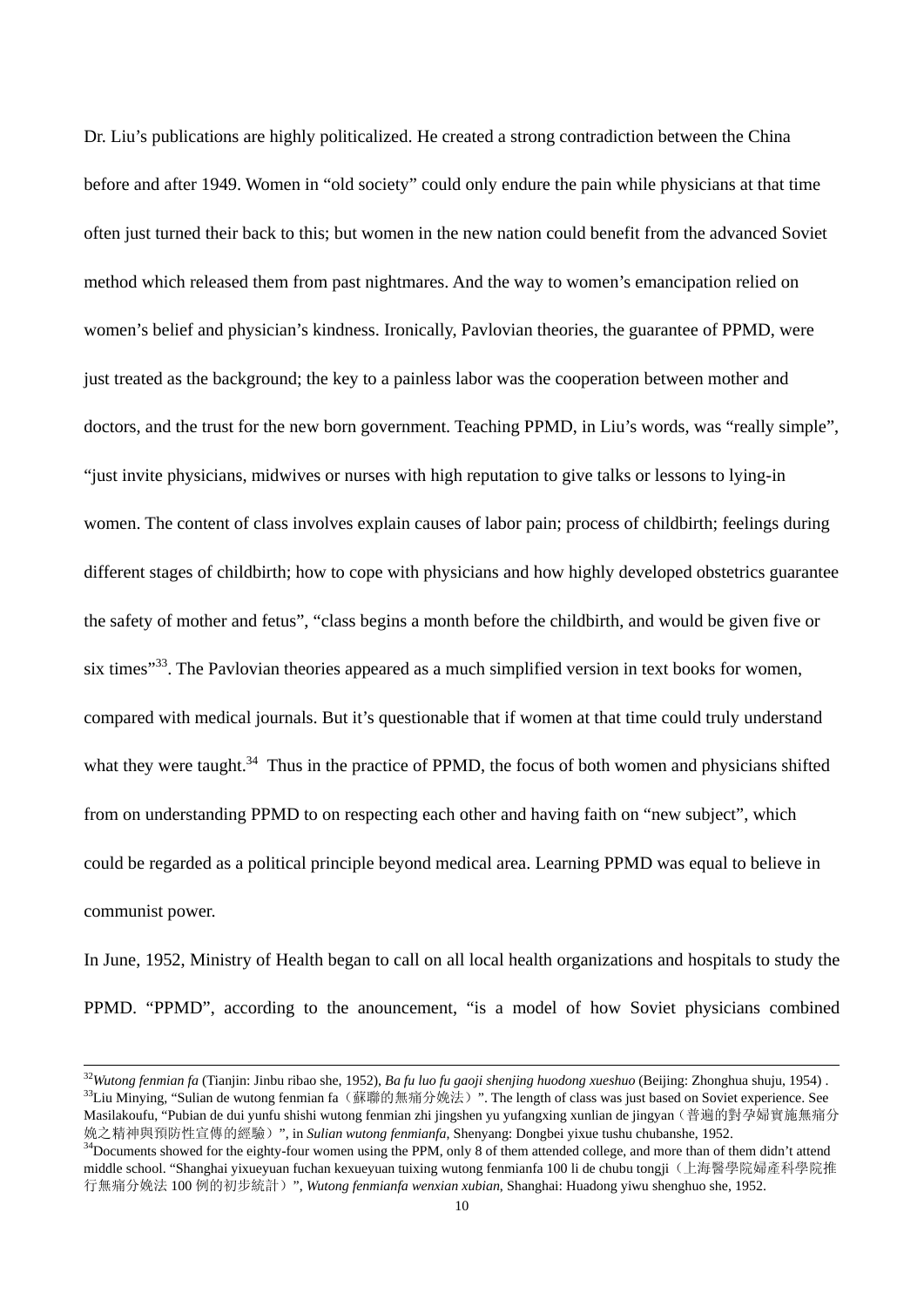Pavlovian theories with clinical reality. And it works quite well according to experiments carried out in hospital of Shanghai Junyi Daxue".<sup>35</sup>

Media reports showed that this movement had taken place in big cities like Beijing, Tianjin, Shenyang, Xi'an, Shanghai, Chengdu and Guangzhou. These reports all gave highly positive judgments on the campaign, reaching a success rate at over 80%. Meanwhile, archives described the movements in a little different way.

Take Tianjin as an example<sup>36</sup>, the department of public health quickly organized a committee to promote PPMD in June, which consisted of department of public health, Hospital of Tianjin Junyi Daxue, women's federation, public and private hospitals, labor union, experts and association of friendship between Sino and Soviet.

The committee was supposed to hold conference every month, being responsible of organizing propaganda, training physicians and nurses and research PPMD. The government held training programs which aimed at training physicians, nurses and related staff, and invited famous experts such as Dr. Liu to give talks. Trainees were required to organize seminars to discuss questions they encountering during the study. After physicians and other staffs were trained, it's their turn to educate pregnant women. They taught lesson once and twice a week a month before the delivery, telling women the principal of PPMD and childbirth, how to take care of themselves during pregnancy. After class, future mothers and their spouses had to attend seminars to get answer to their questions (if any).For the key to painless birth was the puerpera's trust in PPMD, pregnant women were supposed to get in touch with physicians whenever they needed. Thus the committee organized a huge network of medical practitioners to communicate with

<sup>35&</sup>quot;Weishengbu fachu guanyu tuixing wutong fenmianfa de tongzhi(衛生部發出關於推行無痛分娩法的通知)", *Renmin ribao*, July  $14<sup>th</sup>$ , 1952.<br><sup>36</sup>Tianjin and Shanghai have the richest storage of archives on PPM, and Tianjin it's where Dr. Liu Minying, the celebrity in the

campaign, worked.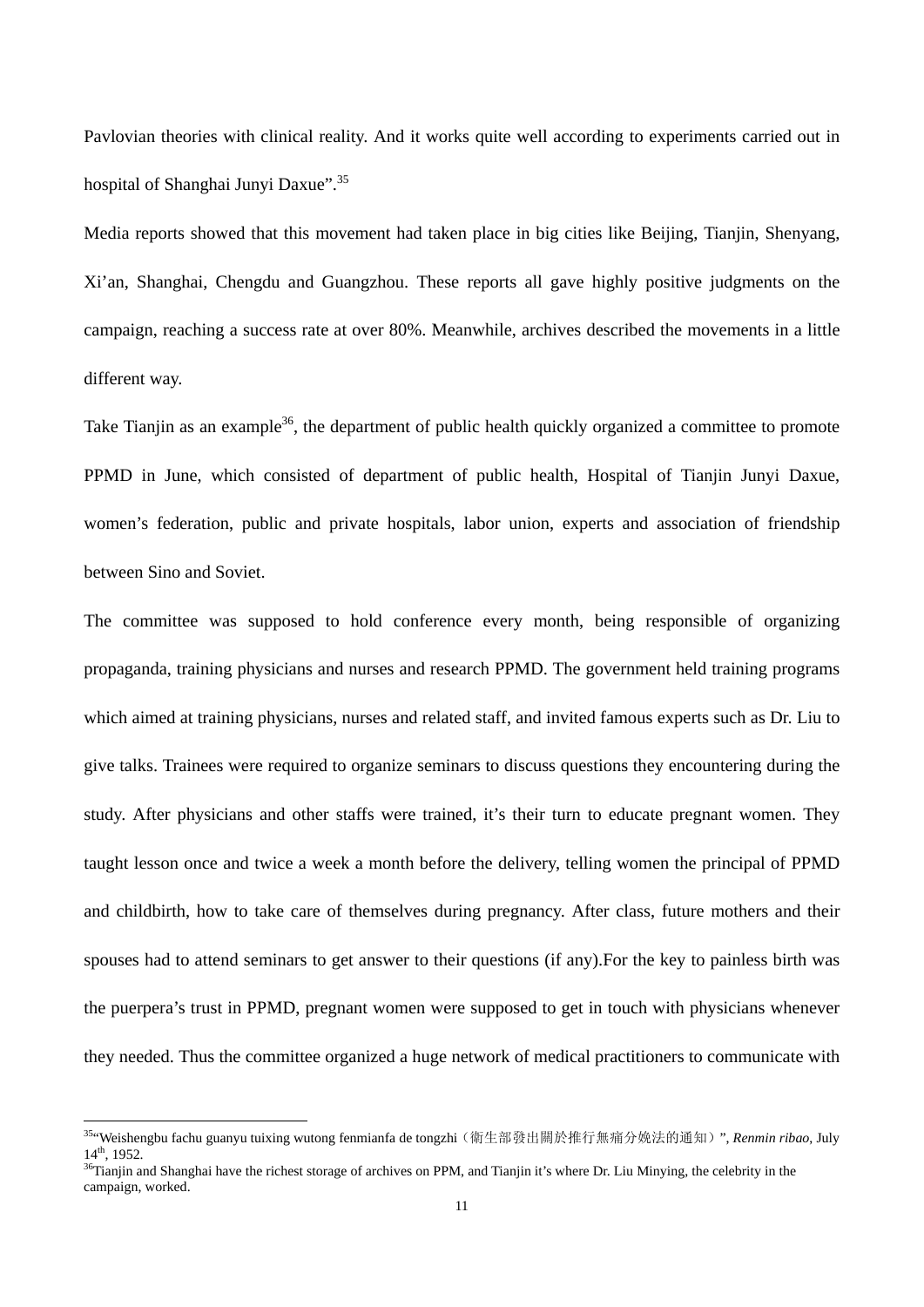future mothers and their relatives.

<u>.</u>

Detailed plan seemed to reach a positive outcome: a success rate over 80% (4207 out of 4596) (though a small portion compared with all the childbirth given this year). However, more problems arose. Firstly, limited space to offer PPMD lessons or give childbirth. Some work units didn't offer room for PPMD lessons and hospitals didn't have enough delivery room. Secondly, deficient medical practitioners. This made puerpera get nervous thus would effect the PPMD. Thirdly, poor participation. Many women refused to take courses when the temperature got down. Some practitioners also couldn't give lessons on time. Lastly, lack of perseverance. The promotion was often regarded as a political movement (though it actually was), thus it could not last long.

However, when mentioning the cause of failure, the committee just blamed mothers and practitioners themselves, instead of objective reasons mentioned above. Suspicion of PPMD, lack of trust and mothers' anxiety were often accused of as contributing to failure. <sup>37</sup>

Facing various obstacles during the campaign, this Soviet method was not in the end "seriously practiced in China's delivery rooms, and women in childbirth did not really receive any substantial benefit from it".38 On the contrary, the campaign focused on political propaganda instead of clinical practice. It articulated that the pain in childbirth could be eliminated by retaining a harmonious relationship between women in childbirth and obstetricians, and women were supposed to have a easy delivery if they truly believed in the government. Moreover, media press were asked to create a "painless" language environment in order to avoid pain in an linguistic way. The word "zhen tong (陣痛)" (repetitive pains)

 $37$ Based on "Gonggong weisheng ju guan yu tianjin shi lianhe fuyou baojianzhan zuzhi banfa de qingshi ji benfu pishi (公共衛生局關 於天津市聯合婦幼保健站組織辦法的請示及本府批示)", Tianjin Municipal Archive, X0053-D-001530; "guanyu mianfei jiesheng banfa wenjian (關於免費接生辦法文件)", X0191-C-000044-006; "weishengju guanyu chengli jiangxisuo jishu ganxiao xueshu yanjianghui ji xunlian jieshengpo banfa zongjie(衛生局關於成立講習所技術幹校學術演講會及訓練接生婆辦法總結)", X0191-C-000044-006; "Gonggong weisheng ju guanyu Tianjin shi wutong fenmian fa tuixing weiyuanhui zuzhi dagang de baogao ji wutong fenmian gongzuo baogao", X0053-D-001534.

<sup>38</sup>Byungil Ahn, "Reinventing scientific medicine for the socialist republic", *Twentieth-Century China*, Vol.38. No.2, pp. 139–155, 2013.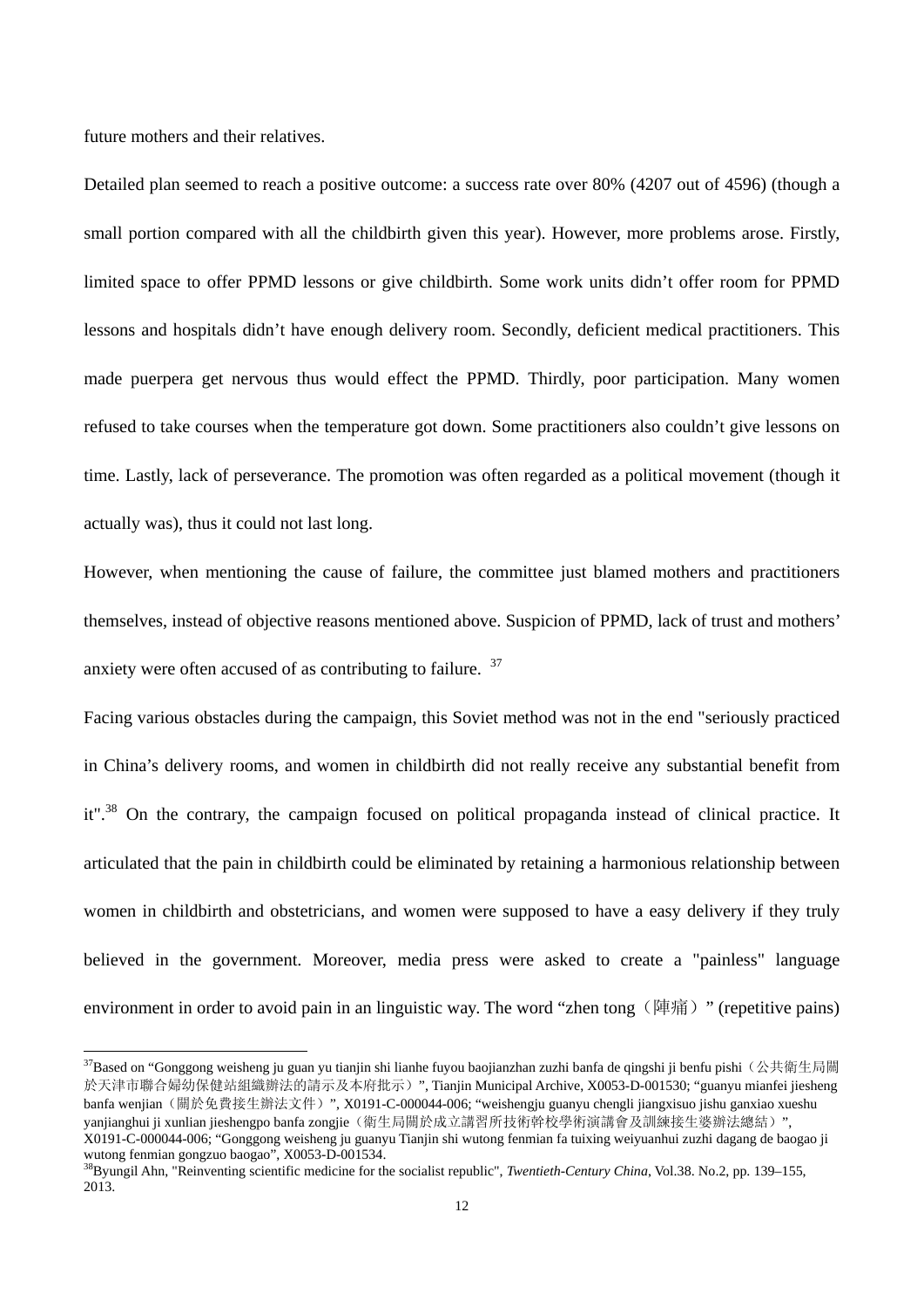refers to uterine contraction occurring in childbirth, which is usually used as an indicator of the first stage of childbirth. During the campaign of PPMD, it was replaced with "zhen suo (陣縮)" (repetitive contraction)<sup>39</sup>because PPMD had proven that delivery was painless; this change "will not only benefit our work, but also stick to the truth". The phrase "jie tong shou fa (解痛手法) " (gestures to relief pain) was changed as "zhu chan dong zuo (助產動作)" (moves to help delivery) just to avoid the word "tong" (pain); "ya po zai zui bu shu fu de di fang (壓迫最不舒服的地方)" (press the most uncomfortable area) replaced the phrase "ya po tong dian (壓迫痛點)" (press pain point)  $^{40}$ . For PPMD could not guarantee a painless childbirth, meanwhile propaganda tried to depict it as an almighty method, a dilemma appeared: how to deal with painful childbirth? The answer is labeling them as "irregular childbirth". Media articulated that normal childbirth was supposed to be painless, in other words, for women who experienced labor pain, they were having an irregular delivery.

Physicians and obstetricians had to choose their sides during the movement, especially those who received education from "Western" countries. Famous doctors like Lin Qiaozhi and Liu Benzhen had to expressed their appreciation of the new method, as well as criticizing " bourgeois" medicine from "Western countries". At the same time, physicians of TCM were eager to proving their expertise and apparatus could assist the practice of PPMD, by misinterpreting TCM classics intentionally. Obstetricians who studied in USSR were busy publishing articles and giving lectures. The campaign of PPMD presented the changing boundaries between PPMD, biomedicine and so-called Soviet medicine. While

<sup>&</sup>lt;sup>39</sup>"Zhen tong" first appeared in medical books in Tang dynasty, it became the only phrase to describe uterine contraction afterwards. Medical books published before the campaign of PPM all used the phrase "zhen tong", meanwhile those published after 1952 adopted the new phrase "zhen suo". However, both two phrases are used today. For example, Liu Liben's *Yunfu baoyang fa* (孕婦保養法), which was published at the end of 1951 still used the word "zhen tong", however, all of his publications (whether in relation with PPM or not) after 1952 began to use "zhen suo". The phrase "jie tong shou fa" (gestures to relief pain) was changed as "zhu chan dong zuo" (moves to help delivery) just to avoid the word "tong" (pain); "yap o zai zui bu shu fu de di fang" (press the most uncomfortable area) replaced the phrase "ya po tong dian" (press pain point). see Hu Hongyuan, Zhao Yanan, "Shishi wutong fenmian fa shi ying zhuyi de jijian shi(實施無痛分娩法時應注意的幾件事)", *Wutong fenmian jiangyi*, Shanghai: Huadong yiwu shenghuo she, 1952; *Jiang Kang Bao*, Vol.242, 1952.<br><sup>40</sup>Hu Hongyuan, Zhao Yanan, "Shishi wutong fenmian fa shi ying zhuyi de jijian shi.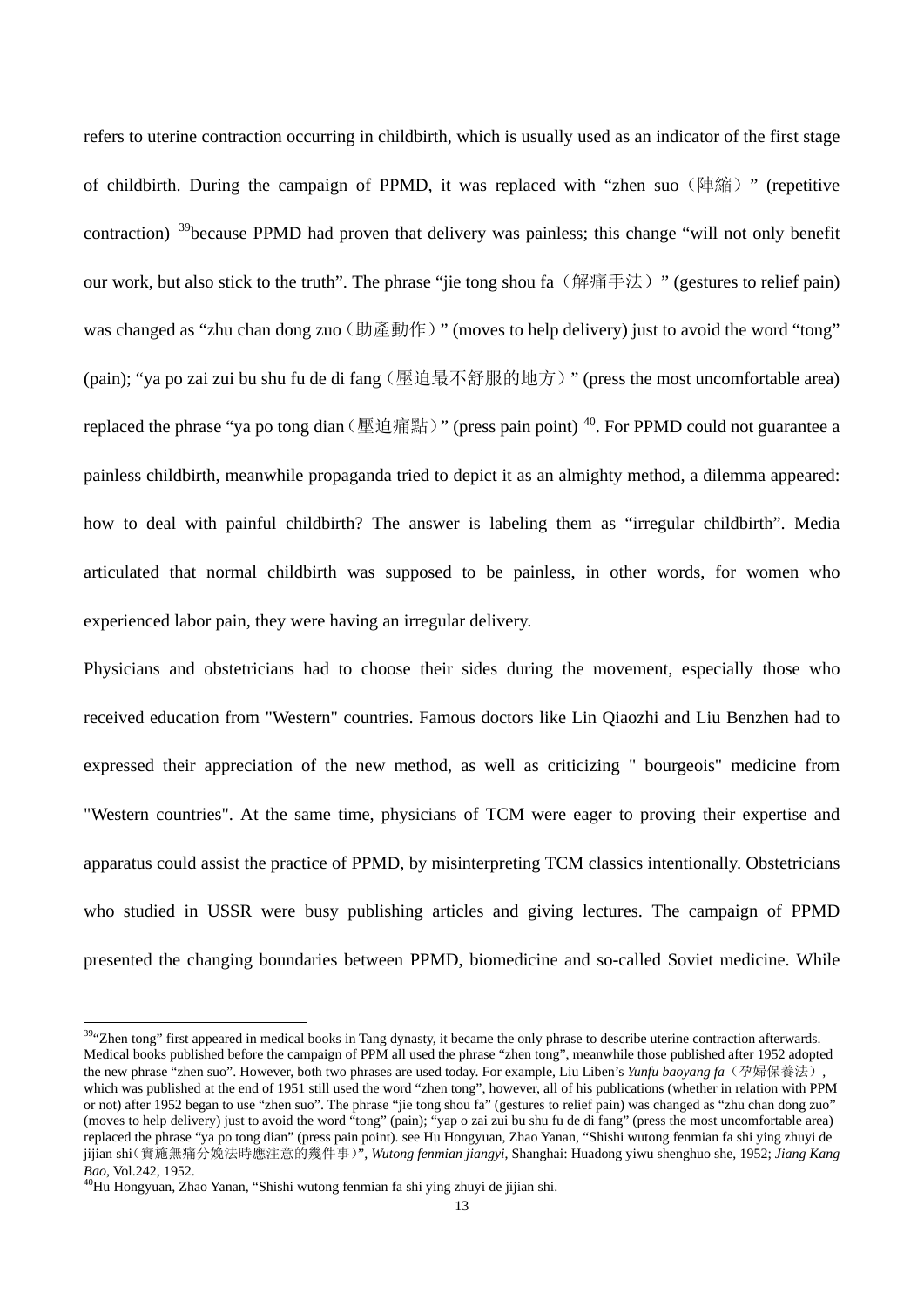TCM was combined with PPMD, biomedicine was "banished" from the delivery room. Ironically, the movement of learning from TCM and rectification movement later on changed the medical boundary again, TCM became orthodox and PPMD became a symbol of dogmatism of learning from USSR.

## **Changing medical boundaries**

In *Silent boundaries*, Karen Pliskin illustrates a interesting phenomenon: Israel physicians often have difficulty in communicating with their Iranian patients, while the patients are unable to explain their symptoms, physicians can't discover any sign either. In the end, doctors' unsuccessful prescriptions only lead to patients' complains. Thus Israel physicians invent a word to describe these Iranian patients—the Persian syndrome<sup>41</sup>. Afterwards, they use "the Persian syndrome" to label their Iranian patients whenever they can't understand them.

Pliskin indicates that "the Persian syndrome" results from discrepancy of medical knowledge between different cultures. Iranians' symptoms are often the somatization of "narahati"(distress), which origins from culturally maladjustment of living in Israel. While Israel doctors who have no knowledge of "narahati" can't diagnose or cure their patients.<sup>42</sup> Pliskin believes that exchange and interaction of medical knowledge are frequently shaped by social and cultural factors which can't by discovered by participants. Therefore, these factors create silent boundaries between individuals and communities belonging to different cultures.<sup>43</sup>

These silent boundaries also exist in campaign of PPMD in 1950s China, some of them were created to set boundaries, while some boundaries were overlooked or broken through on purpose.

<sup>&</sup>lt;sup>41</sup> Karen Pliskin, *Silent boundaries: cultural constraints on sickness and diagnosis of Iranians in Israel (New Haven: Yale University* Press, 1987), p6.

<sup>42</sup>Karen Pliskin, pp.45-78.

<sup>43</sup>Karen Pliskin, p8.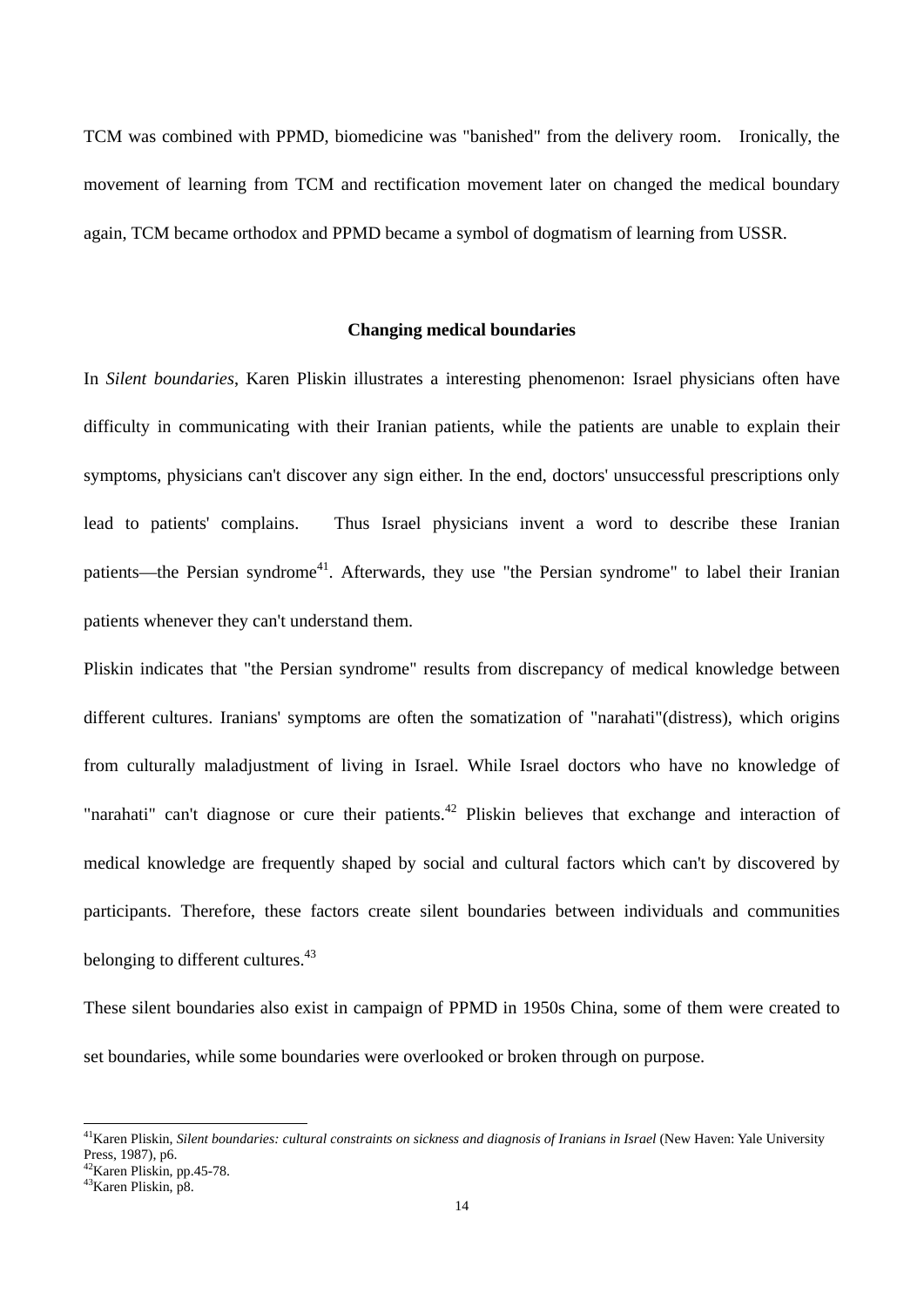During the campaign, a inevitable question is which medicine foundation was PPMD built upon. There were three knowledge of medicine in 1950s China: Traditional Chinese Medicine, Biomedicine and "Soviet medicine". PPMD is supposed to be categorized in biomedicine and has little connection with TCM. However, during the campaign, CCP neglected boundaries between PPMD and TCM, while creating discrepancy between PPMD and biomedicine instead.

#### **1 Invented traditions: TCM and PPMD**

The primary mission for CCP after 1949 is to legitimize its ruling, and public health realm is an ideal platform to prove itself. From Patriotic sanitation campaign<sup>44</sup> to leprosy control<sup>45</sup>, CCP tried to improve public health in a short time, and in a way of mass movement. Aside with campaign, the new-born regime also seek a new science system unlike the old one in Republican China, namely the Soviet model. Pavlovian theories were chosen as the foundation of medicine and biology.

TCM had been fiercely criticized as "unscientific" since Modern China. However it revived in 1950s after the new regime abandoned the "bourgeois" Western medicine in order to create an alternative model of modernity. Following Mao Zedong's call, the whole nation witnessed a campaign of learning TCM from mid 1950s.<sup>46</sup> TCM experienced a transition from a discriminated subject to a leading role (over biomedicine). From 1955 to 1960, 239 articles were published on medical journals articulating that doctors of Western medicine should learn from their TCM colleagues.

The boundary between TCM and PPMD was frequently blurred during the campaign of PPMD, nonetheless such boundary crossing were often against the principal of medical knowledge.

Zhao Xiyang's《將<達生篇>介绍給婦產科同志》(Introducing *Dashengpian* to obstetricians) compared

<sup>44</sup>See Ruth Rogaski , "Nature, Annihilation, and Modernity: China's Korean War Germ-Warfare Experience Reconsidered", *The*  Journal of Asian Studies (Vol. 61, No. 2, 2002), pp. 381-415.<br><sup>45</sup>See Angela Kiche Leung, *Leprosy in China: a history*, Columbia University Press, 2009.<br><sup>46</sup>Anti-discriminate TCM papers came out until 1955: Gu Wangguan "

醫刊, Vol.6, 1955;程之范,批判王斌歧視中醫的錯誤思想,正確接受祖國醫學遺產, 科學通報, Vol.4 ,1955. Therefore TCM still ranked below biomedicine at that time, and physicians of TCM were often descriminated by their collegues of biomedicine.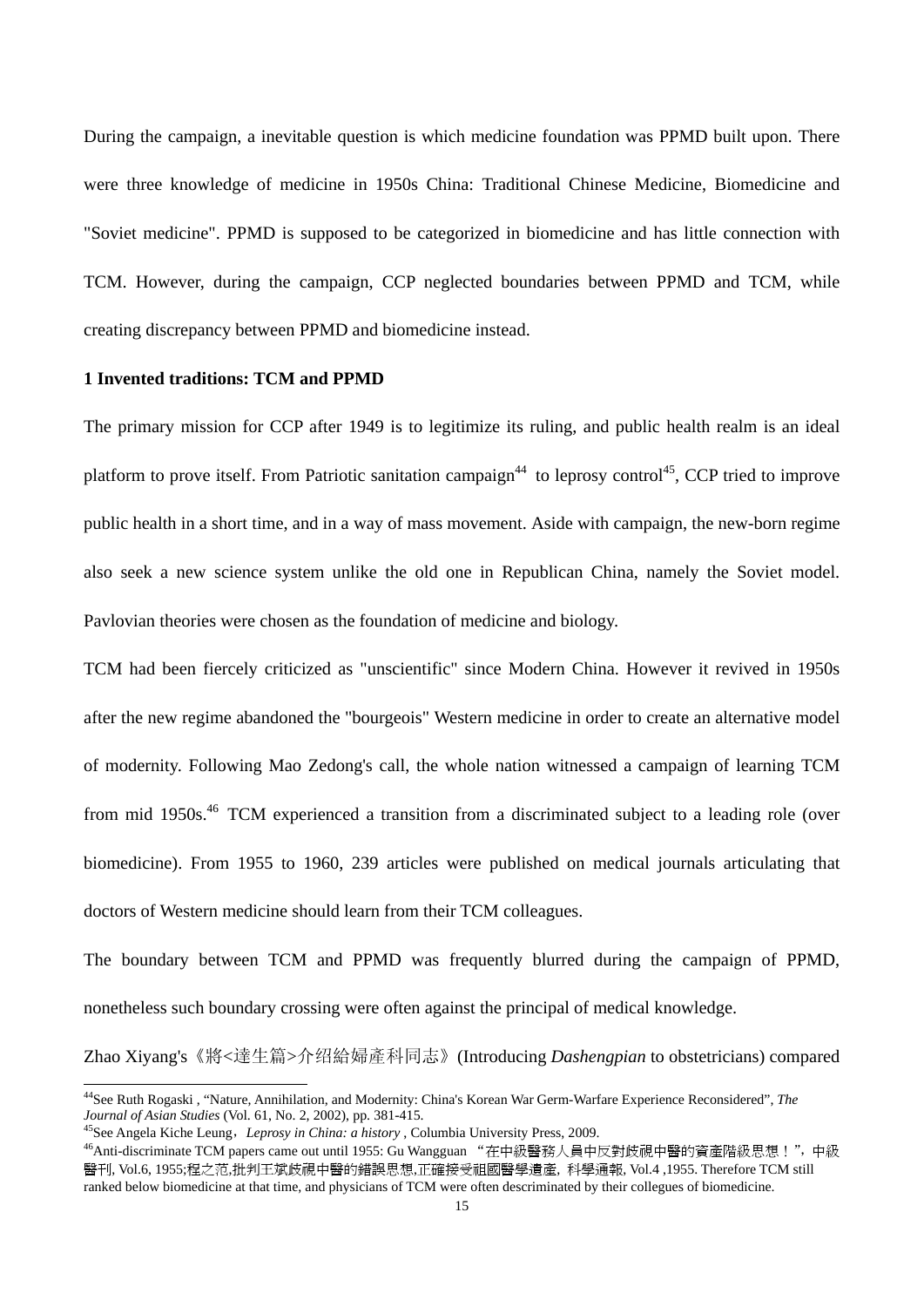Dashengpian, a classical TCM work on childbirth with PPMD, indicating that they had much in common, and *Dashengpian* could be used as a reference when practicing PPMDD. The author misinterpreted the TCM classic to match the principal of PPMD: there ought to be no pain. While *Dashengpian* suggested women to sleep and stand labor pain during childbirth, Zhao explained "stand labor pain" as "the pain is not severe", and considered *Dashengpian* a perfect match of PPMDD.<sup>47</sup>

Besides echoing Soviet method theoretically, TCM also participated in PPMD campaign in practice. Acupuncture was first used to assist PPMD, however it replaced the Soviet method in the end. From mid 1950s, Sun Yat-sen medical school began to apply acupuncture in PPMD and achieved "positive results". According to physicians, such achievement was only made possible under the leader of CCP and only should be used as a assistance to PPMD.<sup>48</sup>

However, along with the ongoing campaign of learning from TCM and the vanish of PPM, TCM began to take charge of pain control in delivery room. In 1959, Xi'an medical school invented electro acupuncture to relieve labor pain, which was regarded as "a treasure of TCM and a development of acupuncture ", neglecting PPMD.<sup>49</sup>

 Qigong 氣功, a system of deep breathing exercises was also used to aid PPMD. Nanjing nursing school applied Qigong in delivery and reached a 95% success rate because "both PPMD and acupuncture are difficult to practice".<sup>50</sup>

There ought to be a specific boundary between TCM and PPMD, while campaigns of learning from TCM and Soviet medicine diminished that boundary and let TCM to widely participate in practice of PPMD.

<sup>47</sup>Zhao Xiyang, "將<達生篇>介绍給婦產科同志"(Introducing *Dashengpian* to obstetricians), 中醫雜誌 (Journal of TCM), Vol.2, 1955.

<sup>&</sup>lt;sup>48</sup>Sun Yat-sen medical school, 針刺法輔助精神預防性無痛分娩法初步報告(Preliminary report on acupuncture's assistance of PPMD), 針灸研究專刊(*Journal of acupuncture*)(internal material), 1960.<br><sup>49</sup>Xi'an medical school, 電針無痛分娩(electro acupuncture method of delivery), 西安醫學院學報(Journal of Xi'an medical school),

Vol.6, 1959.

<sup>&</sup>lt;sup>50</sup>Nanjing nursing school, 氣功無痛分娩四十例報告(Report of 40 cases using Qigong in painless labor), 江蘇中醫(TCM in Jiangsu province), Vol.11, 1960.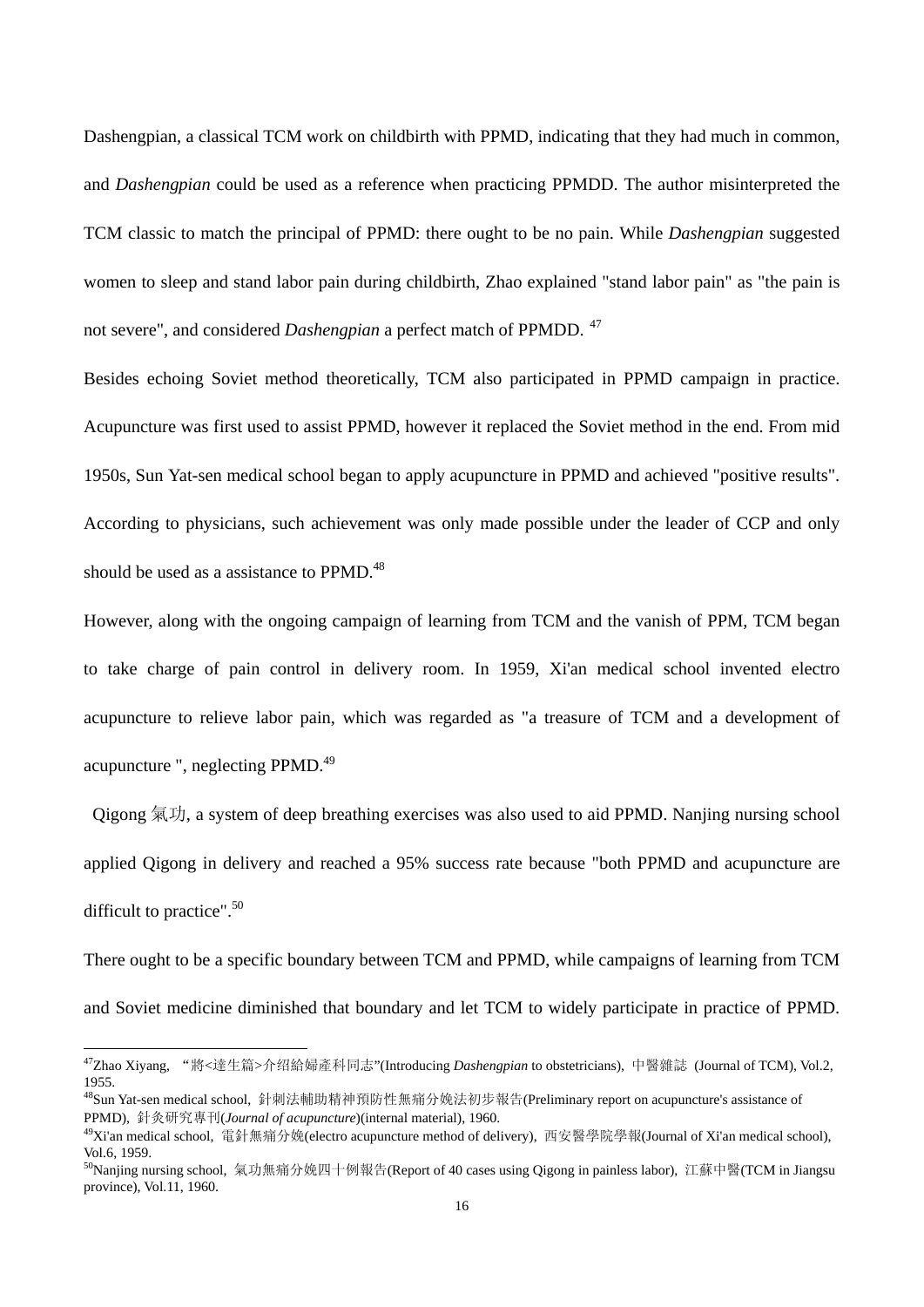PPMD is mainly supported by propaganda and mass movement instead of a theoretical framework, therefore it could easily coexist with other medical knowledge.

#### **2 Changing knowledge: biomedicine in campaign of PPMD**

According to CCP in 1950s, Soviet medicine should be different from "bourgeois", "Western" biomedicine, thus the campaign of PPMD drew a boundary between biomedicine and the Soviet method. Physicians who had a biomedicine background were required to start over learning Soviet medicine.

Dr. Chen Benzhen, chair of central nursing school at that time, wrote about his understanding of PPMD: "my understanding of PPMD could be divided into three stages, I resisted and discriminated it from 1949 to 1951; while I began to regard it as a useful tool since land reform in 1951, but at that time I still doubted its feasibility; the visiting of Tianjin Junyi Daxue in 1952 finally changed my understanding of PPM, I made my mind to promote it in Central Nursing School".

Chen had to reveal his attitude under tremendous political pressure, but supporting PPMD was not enough, Chen should drew a line between him and biomedicine as well. "as a graduate of Union Medical College, I received poisonous American education which prevented me from receiving advanced Soviet medicine". While a two days tour in Tianjin gave him a deep understanding of PPMD "I truly believe that PPMD cannot be done in old society, however our new government enables delivery a mission of glory instead of a women's burden". It's difficult to judge whether Chen wrote this article as a political task or not, but he did cast doubts on PPMD, in a subtle way. When describing himself before 1952, Chen wrote: "I keep silent when other people talk about achievements of Soviet medicine, but what I am thinking is "these stuff have already been done in Western countries, how could them be patented by USSR" or " Soviet medicine is something weeded out in Western medicine". I really doubted feasibility of PPMD<sup>"51</sup>

<sup>51</sup>Chen Benzhen, "我對無痛分娩法認識的初步轉變" (Tentative transition of my understanding on PPMD), 蘇聯無痛分娩法 (PPMD), pp.104-108.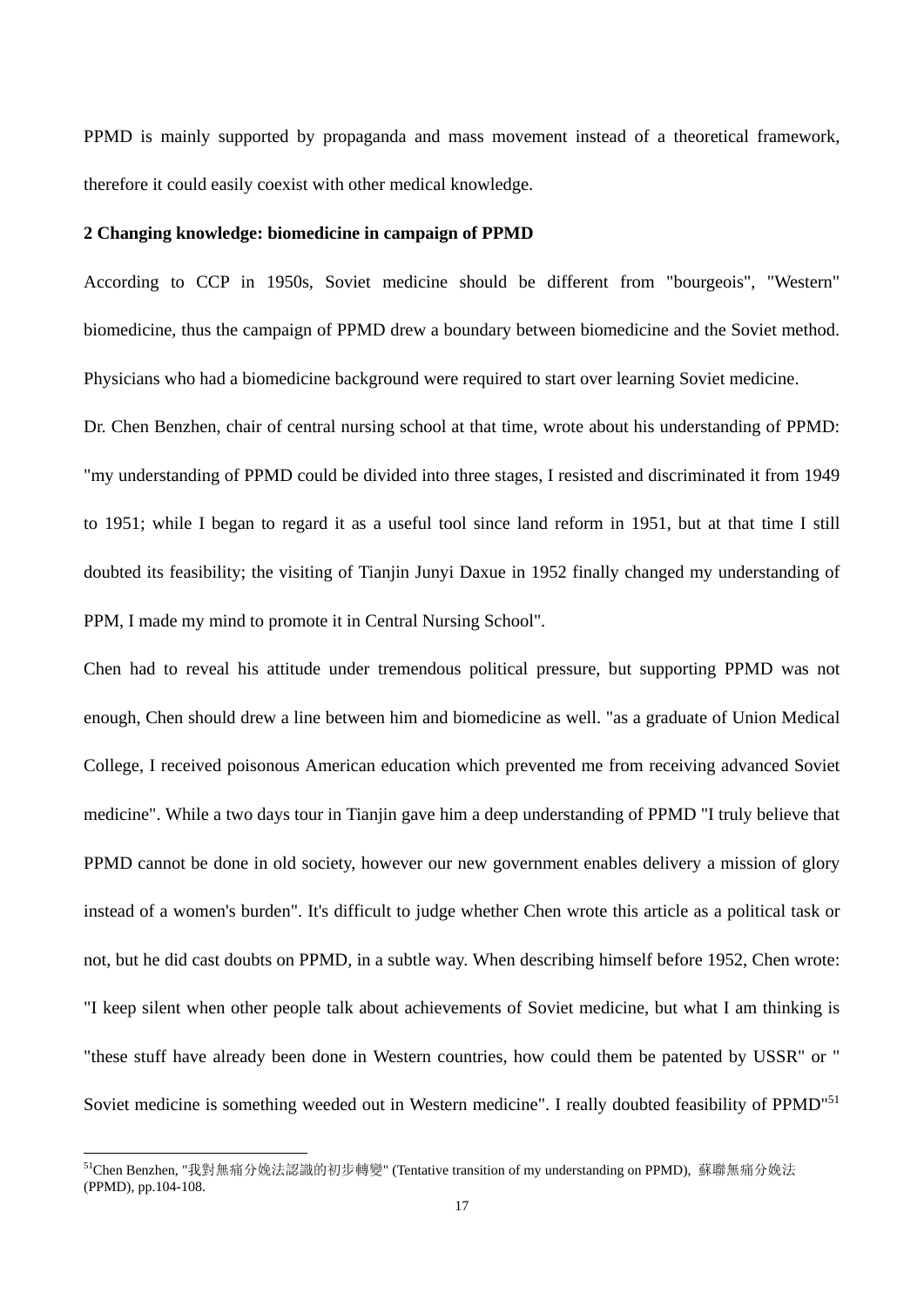Chen blamed himself in the past, but he might also show his dislike of propaganda used to promote PPMD.

PPMD also confused obstetrician Lin Qiaozhi. As one of the most famous obstetricians at that time, Dr. Lin's attitude is really crucial to PPMD campaign. Graduating from Union Medical College, Lin was the first Chinese chair of department of obstetrics of Union Hospital in Republican China. PPMD was brand new to her.

Compared with Chen Benzhen's reluctant attitude, Dr. Lin responded to PPMD in the first time. When other doctors were suspicious about whether Lin could accept PPMD, Lin decided to apply PPMD to all deliveries. "Other hospitals have applied PPMD while my prejudice lag us behind", she told to a journalist, "I was under influence of Western culture, which blocked me understanding Soviet medicine. I used to overlook Soviet medicine, considering it incompatible with Western medicine, thus I seldom communicate with Soviet physicians. Such prejudice has a negative effect on my understanding of nature of subject. In fact, the Soviet medicine has made big achievements and PPMD is quite useful in delivery". In order to read Soviet papers, Lin took a break to register a Russian class. She encouraged other obstetricians to learn PPMD and visited USSR later on.

Lin Qiaozhi is definitely more active in promoting PPMD than Chen Benzhen, meanwhile she also doubted this new method, using euphemism. In a workshop introducing experience of using PPMD, Lin said that "we all know that lying-in women are subject to mental status to some extents, we used to teach them to take deep breath and relax, telling them not be afraid of labor pain. And we might use anesthesia at the same time. In fact, what we did in the past is exactly PPMD, we just did them involuntarily. "52 Lin indirectly indicated that PPMD was nothing new but a production of theories and propaganda. It's a pity

<sup>52</sup>Wu Chongqi, Deng Jiarong, 林巧稚傳*(biography of Lin Qiaozhi)*, Beijing: Zhongguo qingnian press, 1985, pp277-286.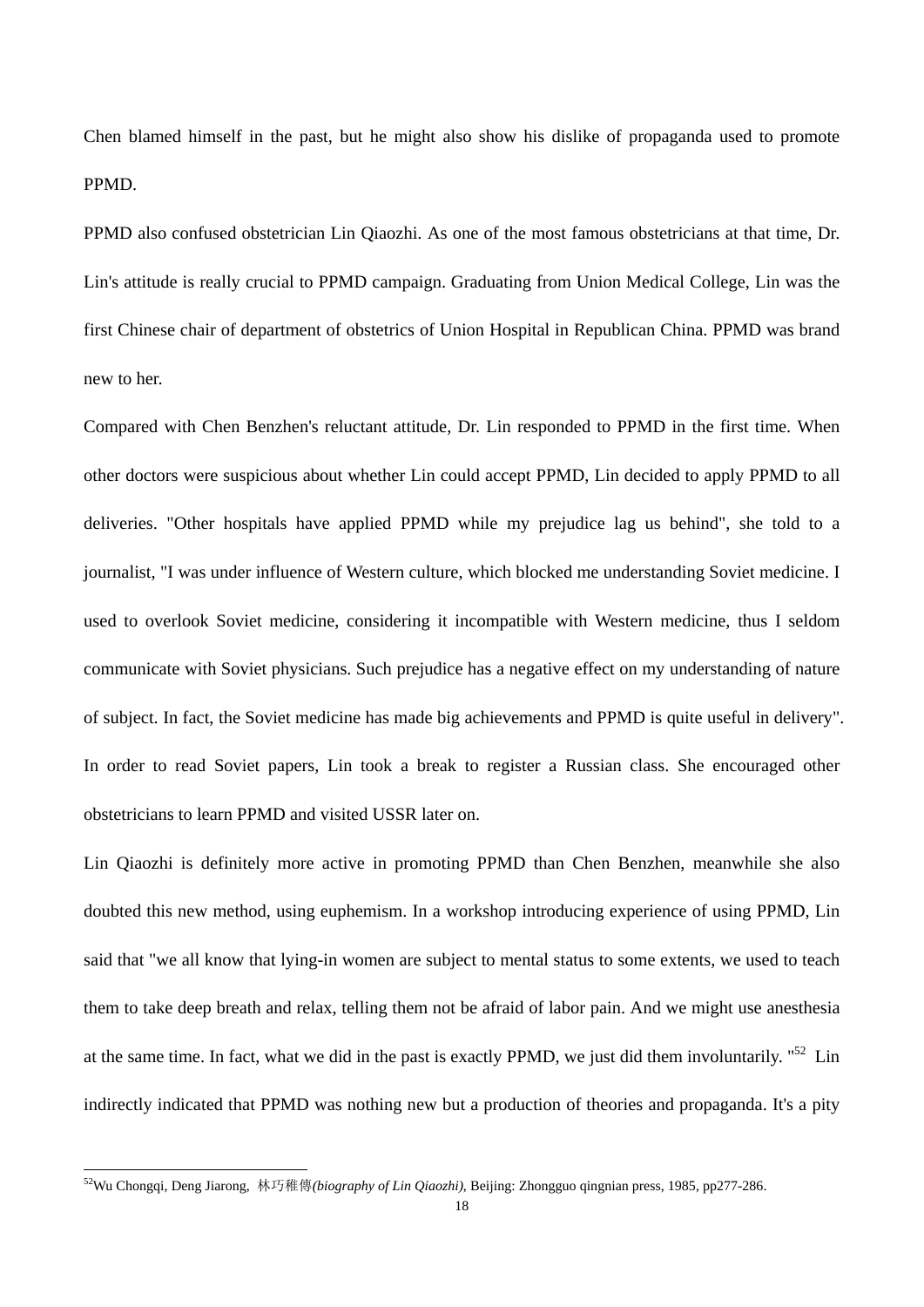to witness physicians had to give up what they learnt in the past and start to learn Soviet medicine from the beginning.

Besides self-criticizing , physicians of biomedicine had to take responsibility of compiling text books to promote PPMD during the campaign. Dr. Lin Sixin's  $\tilde{\hat{\pi}} \hat{\hat{\pi}} \hat{\hat{\hat{\pi}}} \hat{\hat{\hat{\pi}}} \hat{\hat{\hat{\pi}}}$  (Obstetrics and care)<sup>53</sup>, used a whole chapter to introduce PPMD, not only its principal, but also its operating procedure<sup>54</sup>. Examined by Lin Qiaozhi, 產科學及產科技術(Obstetrics and technology)<sup>55</sup>, employed one section for introduction.<sup>56</sup>

Translations of biomedicine works were also required to add propaganda of PPMD. When Dr. Liu Benli translated English physician Paul Titus's *The management of obstetric difficulties*, he had to articulate that "the original work's ideas on anesthesia are against Pavlov's theories and wrong"<sup>57</sup> and add a extra chapter to recommend PPMD. As a graduate of Shanghai Medical School and John Hopkins, Liu Benli also wrote a manuscript to recommend PPMD<sup>58</sup>.

While physicians with a Western background had to say goodbye to their past, someone who master Russian went into rapture at the campaign.

As early as 1947, Dr. Zhu Binsheng had published translations like 分娩無痛法 (painless childbirth) and 分娩無痛法中生理學趨勢 (Physiological trend in painless childbirth)<sup>59</sup>, advocating PPMD. He became a pioneer after the campaign by compiling books like 無痛分娩法文獻 (Literatures on PPMD). This article has no intention of judging physicians during the campaign. Some of them were reluctant and suspicious, some were eager to express themselves, some devoted themselves to practice, while some were busy writing book. We never know whether their actions were threatened by political pressures or

<sup>&</sup>lt;sup>53</sup>Lin Sixin ed. 產科學及護理(*Obstetrics and care*), Beijing: Renmin weisheng press, 1953.<br><sup>54</sup>see 產科學及護理(*Obstetrics and care*) pp.31-35.<br><sup>55</sup>Zhou efen ed.,產科學及產科技術(*Obstetrics and technology*), Beijing: Renmin weisheng pre 1955.

<sup>58</sup>Liu Benli, 孕產期保健講話*(Address on prenatal care)*, Beijing: Renmin weisheng press, 1954. 59Zhu Binsheng, "fenmian wutong fa", "fenmian wutong fa zhong zhi shenglixue qushi", *Sulian Yixue*, Vol.5,1947.